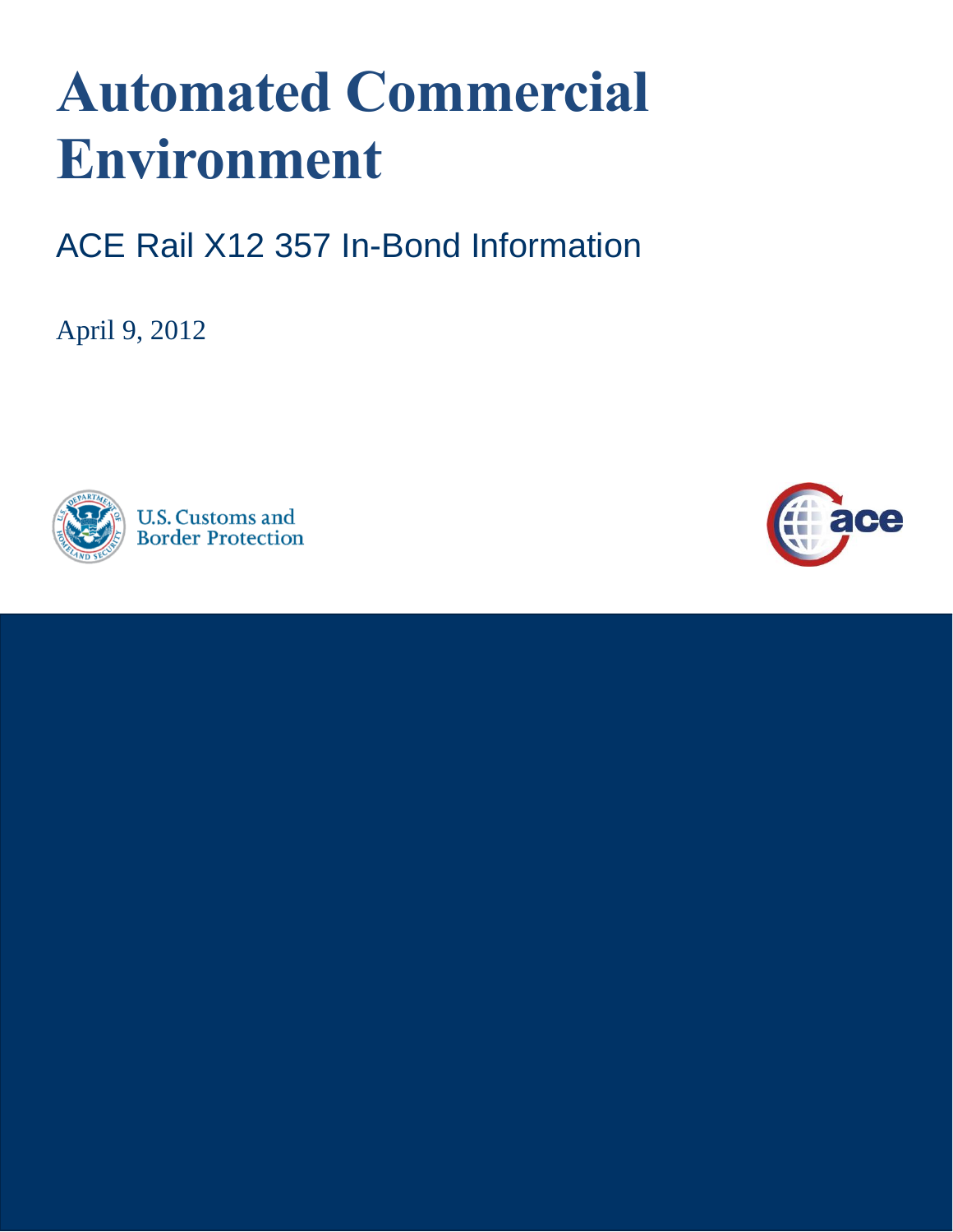# **357 U.S. Customs In-Bond Information**

# **Functional Group ID=BB**

#### **Introduction:**

 This X12 Transaction Set contains the format and establishes the data contents of the U.S. Customs and Border Protection (CBP) In-Bond Information Transaction Set (357) for use within the context of an Electronic Data Interchange (EDI) environment. The transaction set can be used by transportation carriers, terminal operators, port authorities, and service centers to request authorization for in-bond movements and to add additional legs on to preexisting in-bond movements.

 This Implementation Guideline uses the ASC X12 004040 Standards Version/Release as its base. The transaction structure has been altered to accommodate U.S. Customs and Border Protection implementation requirements.

#### **Notes:**

 Provides descriptions and format requirements for each data element contained within a transaction record created to transmit supplemental/subsequent in-bond movement information without deleting or adding to an existing Bill of Lading record.

 A Supplemental In-bond does not have a previously defined in-bond number. A Subsequent In-bond is associated with a previously defined in-bond number which must already be arrived. An original in-bond is transmitted in the original manifest (TS309).

 The bill of lading number for which the Supplemental/Subsequent In-bond Movement is being requested must already be on file in AMS as a viable bill.

 CBP requires an M12 segment to be sent if an M21 is provided. CBP requires an M21 segment to be sent if an M12 is provided. CBP accepts only one P4 segment to be sent per transaction.

#### SPECIAL MESSAGING CONSTRAINTS:

- Limit one Interchange (ISA-IEA) per message transmission.

- Limit one message Group (GS-GE) per message transmission.

 - Limit one transaction set (ST-SE) of the same Transaction Set (TS) Identifier Code (i.e., 357). Only one is allowed per message transmission.

 - Element delimiters used in this transaction must be ' \* ' (asterisk). No blanks between delimiters if element is null. - Segment delimiters used in this transaction must be one byte with a value of hex '15'.

- A segment delimiter must be the last byte of data in the message transmission data stream.

- Only transmit uppercase AMERICAN ENGLISH alphabetic data.

 - Transmit ONLY displayable characters found on a standard American English keyboard. Low-values, carriage return characters, or other non-standard characters must NOT be transmitted.

- 'Not Used' in the left column indicates that a data element will not be used by CBP.

 - 'Dep' in the left column indicates that CBP usage of a particular segment or element is Dependent (Conditional) within the CBP application.

within the CBP application.<br>- Per the ASC X12 Standard, an 'M' indicates a Mandatory use, 'O' indicates Optional Use and an 'X' indicates a Conditional use.

Conditional use.<br>- CBP requirements may override ASC X12 Standard Mandatory or Conditional usages.

- Maximum allowable message transmission size is 12 megabytes (12,582,912 bytes) of data.

(Last Update: November 1, 2017) ACE v 1.2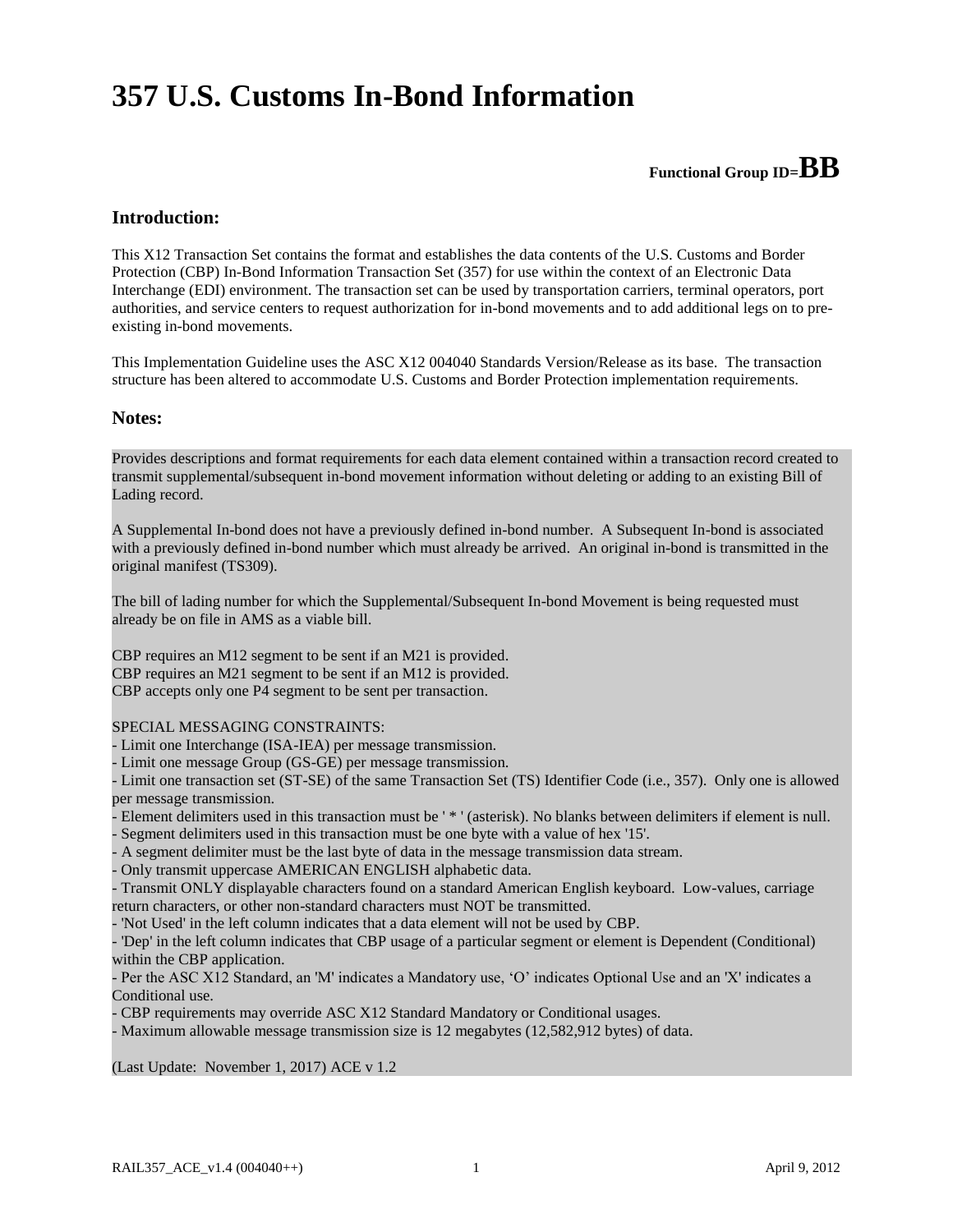|     | Pos.<br>No. | Seg.<br>$\underline{\mathbf{ID}}$ | Name                              | Req.<br>$\frac{\text{Des.}}{\text{M}}$ | Max.Use | Loop<br><b>Repeat</b> |
|-----|-------------|-----------------------------------|-----------------------------------|----------------------------------------|---------|-----------------------|
| M   | 0050        | <b>ISA</b>                        | Interchange Control Header        |                                        |         |                       |
| М   | 0075        | GS                                | <b>Functional Group Header</b>    | M                                      |         |                       |
| М   | 0100        | <b>ST</b>                         | <b>Transaction Set Header</b>     | M                                      | 1       |                       |
| M   | 0200        | M10                               | Manifest Identifying Information  | M                                      | 1       |                       |
|     |             |                                   | LOOP ID - P4                      |                                        |         | 20                    |
| M   | 0300        | <b>P4</b>                         | Port Information                  | M                                      | 1       |                       |
|     |             |                                   | LOOP ID - LX                      |                                        |         | 999                   |
| M   | 0350        | LX                                | <b>Assigned Number</b>            | M                                      | 1       |                       |
|     | 0375        | M13                               | <b>Manifest Amendment Details</b> | O                                      | 1       |                       |
| Dep | 0400        | M21                               | Subsequent In-Bond Information    | O                                      | 1       |                       |
| Dep | 0500        | M12                               | In-bond Identifying Information   | $\Omega$                               | 1       |                       |
|     | 0550        | N <sub>9</sub>                    | Reference Identification          | $\Omega$                               | 999     |                       |
|     | 0575        | N1                                | Name                              | $\mathbf{O}$                           | 25      |                       |
| M   | 0600        | <b>SE</b>                         | <b>Transaction Set Trailer</b>    | M                                      | 1       |                       |
| M   | 0700        | GE                                | <b>Functional Group Trailer</b>   | M                                      | 1       |                       |
| M   | 0800        | <b>IEA</b>                        | Interchange Control Trailer       | M                                      | 1       |                       |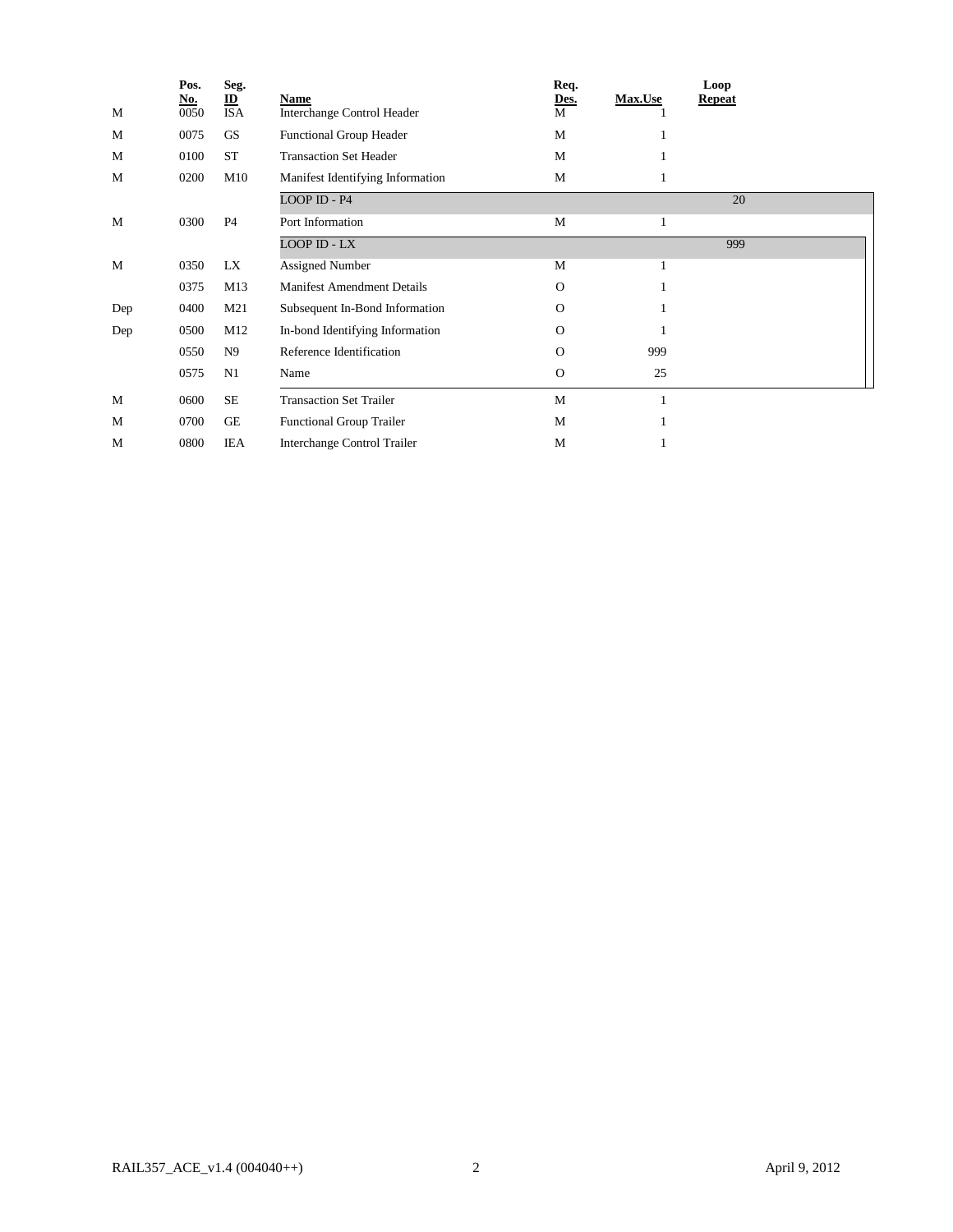# **Segment: ISA Interchange Control Header**

| <b>DUCHILLE</b>      |                                                                                                                     |
|----------------------|---------------------------------------------------------------------------------------------------------------------|
| <b>Position:</b>     | 0050                                                                                                                |
| Loop:                |                                                                                                                     |
| <b>Level:</b>        |                                                                                                                     |
| Usage:               | Mandatory                                                                                                           |
| <b>Max Use:</b>      |                                                                                                                     |
| <b>Purpose:</b>      | To start and identify an interchange of zero or more functional groups and interchange-<br>related control segments |
| <b>Syntax Notes:</b> |                                                                                                                     |

**Semantic Notes:** 

|   |              |                | Data Element Summary                                                                                                       |   |                |
|---|--------------|----------------|----------------------------------------------------------------------------------------------------------------------------|---|----------------|
|   | Ref.         | Data           |                                                                                                                            |   |                |
|   | Des.         | <b>Element</b> | <b>Name</b>                                                                                                                |   | Attributes     |
| M | <b>ISA01</b> | <b>I01</b>     | <b>Authorization Information Qualifier</b>                                                                                 | M | ID $2/2$<br>1  |
|   |              |                | Code identifying the type of information in the Authorization Information                                                  |   |                |
|   |              |                | Always '04'                                                                                                                |   |                |
|   |              |                | 04<br>Rail Communications ID                                                                                               |   |                |
| M | <b>ISA02</b> | <b>I02</b>     | <b>Authorization Information</b>                                                                                           | M | $1$ AN $10/10$ |
|   |              |                | Information used for additional identification or authorization of the                                                     |   |                |
|   |              |                | interchange sender or the data in the interchange; the type of information is set                                          |   |                |
|   |              |                | by the Authorization Information Qualifier (I01)                                                                           |   |                |
|   |              |                | Always 'SW357' plus 5 spaces.                                                                                              |   |                |
| M | <b>ISA03</b> | <b>I03</b>     | <b>Security Information Qualifier</b>                                                                                      | M | 1 ID $2/2$     |
|   |              |                | Code identifying the type of information in the Security Information                                                       |   |                |
|   |              |                | Always '00'                                                                                                                |   |                |
|   |              |                | $00\,$<br>No Security Information Present (No Meaningful<br>Information in I04)                                            |   |                |
| M | <b>ISA04</b> | <b>I04</b>     | <b>Security Information</b>                                                                                                | M | $1$ AN $10/10$ |
|   |              |                | This is used for identifying the security information about the interchange                                                |   |                |
|   |              |                | sender or the data in the interchange; the type of information is set by the                                               |   |                |
|   |              |                | Security Information Qualifier (I03)                                                                                       |   |                |
|   |              |                | Always 10 spaces.                                                                                                          |   |                |
| M | <b>ISA05</b> | <b>I05</b>     | <b>Interchange ID Qualifier</b>                                                                                            | M | $1$ ID $2/2$   |
|   |              |                | Code indicating the system/method of code structure used to designate the<br>sender or receiver ID element being qualified |   |                |
|   |              |                | Always '02'                                                                                                                |   |                |
|   |              |                | 02<br>SCAC (Standard Carrier Alpha Code)                                                                                   |   |                |
|   |              |                |                                                                                                                            |   |                |
| M | <b>ISA06</b> | <b>I06</b>     | <b>Interchange Sender ID</b><br>Identification code published by the sender for other parties to use as the                | M | $1$ AN $15/15$ |
|   |              |                | receiver ID to route data to them; the sender always codes this value in the                                               |   |                |
|   |              |                | sender ID element                                                                                                          |   |                |
|   |              |                | Sender Identifier. May be identical to that of GS02.                                                                       |   |                |
| M | <b>ISA07</b> | <b>I05</b>     | <b>Interchange ID Qualifier</b>                                                                                            | M | 1 ID $2/2$     |
|   |              |                | Code indicating the system/method of code structure used to designate the                                                  |   |                |
|   |              |                | sender or receiver ID element being qualified                                                                              |   |                |
|   |              |                | Always '02'                                                                                                                |   |                |
|   |              |                | 02<br>SCAC (Standard Carrier Alpha Code)                                                                                   |   |                |
| M | <b>ISA08</b> | <b>I07</b>     | <b>Interchange Receiver ID</b>                                                                                             | M | $1$ AN $15/15$ |
|   |              |                | Identification code published by the receiver of the data; When sending, it is                                             |   |                |
|   |              |                | used by the sender as their sending ID, thus other parties sending to them will                                            |   |                |
|   |              |                | use this as a receiving ID to route data to them                                                                           |   |                |
|   |              |                | 'USCT' - Testing                                                                                                           |   |                |
|   |              |                | 'USCP' - Production                                                                                                        |   |                |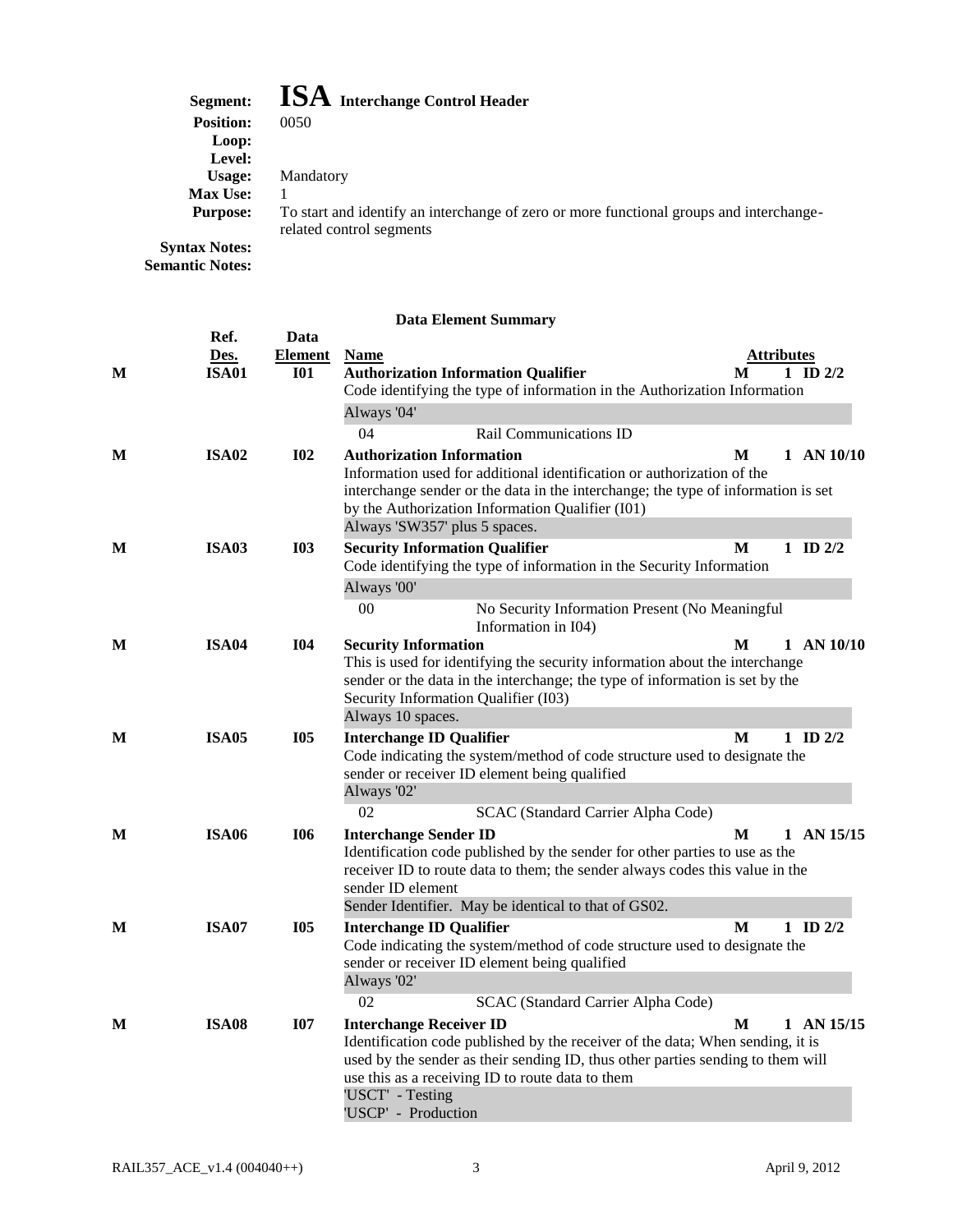| <b>ISA09</b> | <b>I08</b>                                   | <b>Interchange Date</b>                                                                  | $\mathbf{M}$                                                                                                                                                                                                                                                                                                                                                                                                                                                                                                          |                                                                               | 1 DT $6/6$                                                                                                                                                                                                                                                                                                                                                                                                                                                                                                                                                                                                                                                                                                      |
|--------------|----------------------------------------------|------------------------------------------------------------------------------------------|-----------------------------------------------------------------------------------------------------------------------------------------------------------------------------------------------------------------------------------------------------------------------------------------------------------------------------------------------------------------------------------------------------------------------------------------------------------------------------------------------------------------------|-------------------------------------------------------------------------------|-----------------------------------------------------------------------------------------------------------------------------------------------------------------------------------------------------------------------------------------------------------------------------------------------------------------------------------------------------------------------------------------------------------------------------------------------------------------------------------------------------------------------------------------------------------------------------------------------------------------------------------------------------------------------------------------------------------------|
|              |                                              | Date as YYMMDD where:                                                                    |                                                                                                                                                                                                                                                                                                                                                                                                                                                                                                                       |                                                                               |                                                                                                                                                                                                                                                                                                                                                                                                                                                                                                                                                                                                                                                                                                                 |
|              |                                              | YY - Year                                                                                |                                                                                                                                                                                                                                                                                                                                                                                                                                                                                                                       |                                                                               |                                                                                                                                                                                                                                                                                                                                                                                                                                                                                                                                                                                                                                                                                                                 |
|              |                                              |                                                                                          |                                                                                                                                                                                                                                                                                                                                                                                                                                                                                                                       |                                                                               |                                                                                                                                                                                                                                                                                                                                                                                                                                                                                                                                                                                                                                                                                                                 |
| <b>ISA10</b> | I09                                          |                                                                                          | M                                                                                                                                                                                                                                                                                                                                                                                                                                                                                                                     |                                                                               | $1$ TM $4/4$                                                                                                                                                                                                                                                                                                                                                                                                                                                                                                                                                                                                                                                                                                    |
|              |                                              | Time of the interchange                                                                  |                                                                                                                                                                                                                                                                                                                                                                                                                                                                                                                       |                                                                               |                                                                                                                                                                                                                                                                                                                                                                                                                                                                                                                                                                                                                                                                                                                 |
|              |                                              |                                                                                          |                                                                                                                                                                                                                                                                                                                                                                                                                                                                                                                       |                                                                               |                                                                                                                                                                                                                                                                                                                                                                                                                                                                                                                                                                                                                                                                                                                 |
|              |                                              |                                                                                          |                                                                                                                                                                                                                                                                                                                                                                                                                                                                                                                       |                                                                               |                                                                                                                                                                                                                                                                                                                                                                                                                                                                                                                                                                                                                                                                                                                 |
| <b>ISA11</b> | <b>I10</b>                                   | <b>Interchange Control Standards Identifier</b>                                          | $\Omega$                                                                                                                                                                                                                                                                                                                                                                                                                                                                                                              |                                                                               | 1 ID $1/1$                                                                                                                                                                                                                                                                                                                                                                                                                                                                                                                                                                                                                                                                                                      |
|              |                                              |                                                                                          |                                                                                                                                                                                                                                                                                                                                                                                                                                                                                                                       |                                                                               |                                                                                                                                                                                                                                                                                                                                                                                                                                                                                                                                                                                                                                                                                                                 |
|              |                                              |                                                                                          |                                                                                                                                                                                                                                                                                                                                                                                                                                                                                                                       |                                                                               |                                                                                                                                                                                                                                                                                                                                                                                                                                                                                                                                                                                                                                                                                                                 |
|              |                                              |                                                                                          |                                                                                                                                                                                                                                                                                                                                                                                                                                                                                                                       |                                                                               |                                                                                                                                                                                                                                                                                                                                                                                                                                                                                                                                                                                                                                                                                                                 |
|              |                                              |                                                                                          |                                                                                                                                                                                                                                                                                                                                                                                                                                                                                                                       |                                                                               | 1 ID $5/5$                                                                                                                                                                                                                                                                                                                                                                                                                                                                                                                                                                                                                                                                                                      |
|              |                                              |                                                                                          |                                                                                                                                                                                                                                                                                                                                                                                                                                                                                                                       |                                                                               |                                                                                                                                                                                                                                                                                                                                                                                                                                                                                                                                                                                                                                                                                                                 |
|              |                                              | Always '00404'                                                                           |                                                                                                                                                                                                                                                                                                                                                                                                                                                                                                                       |                                                                               |                                                                                                                                                                                                                                                                                                                                                                                                                                                                                                                                                                                                                                                                                                                 |
|              |                                              | 00404                                                                                    |                                                                                                                                                                                                                                                                                                                                                                                                                                                                                                                       |                                                                               |                                                                                                                                                                                                                                                                                                                                                                                                                                                                                                                                                                                                                                                                                                                 |
| <b>ISA13</b> | <b>I12</b>                                   | <b>Interchange Control Number</b><br>A control number assigned by the interchange sender | М                                                                                                                                                                                                                                                                                                                                                                                                                                                                                                                     |                                                                               | 1 N09/9                                                                                                                                                                                                                                                                                                                                                                                                                                                                                                                                                                                                                                                                                                         |
| <b>ISA14</b> | <b>I13</b>                                   | <b>Acknowledgment Requested</b>                                                          | M                                                                                                                                                                                                                                                                                                                                                                                                                                                                                                                     |                                                                               | $1 \quad \text{ID } 1/1$                                                                                                                                                                                                                                                                                                                                                                                                                                                                                                                                                                                                                                                                                        |
|              |                                              |                                                                                          |                                                                                                                                                                                                                                                                                                                                                                                                                                                                                                                       |                                                                               |                                                                                                                                                                                                                                                                                                                                                                                                                                                                                                                                                                                                                                                                                                                 |
|              |                                              |                                                                                          |                                                                                                                                                                                                                                                                                                                                                                                                                                                                                                                       |                                                                               |                                                                                                                                                                                                                                                                                                                                                                                                                                                                                                                                                                                                                                                                                                                 |
|              |                                              |                                                                                          |                                                                                                                                                                                                                                                                                                                                                                                                                                                                                                                       |                                                                               | $1 \quad \text{ID } 1/1$                                                                                                                                                                                                                                                                                                                                                                                                                                                                                                                                                                                                                                                                                        |
|              |                                              |                                                                                          |                                                                                                                                                                                                                                                                                                                                                                                                                                                                                                                       |                                                                               |                                                                                                                                                                                                                                                                                                                                                                                                                                                                                                                                                                                                                                                                                                                 |
|              |                                              | production or information                                                                |                                                                                                                                                                                                                                                                                                                                                                                                                                                                                                                       |                                                                               |                                                                                                                                                                                                                                                                                                                                                                                                                                                                                                                                                                                                                                                                                                                 |
|              |                                              |                                                                                          |                                                                                                                                                                                                                                                                                                                                                                                                                                                                                                                       |                                                                               |                                                                                                                                                                                                                                                                                                                                                                                                                                                                                                                                                                                                                                                                                                                 |
|              |                                              |                                                                                          |                                                                                                                                                                                                                                                                                                                                                                                                                                                                                                                       |                                                                               |                                                                                                                                                                                                                                                                                                                                                                                                                                                                                                                                                                                                                                                                                                                 |
|              |                                              |                                                                                          |                                                                                                                                                                                                                                                                                                                                                                                                                                                                                                                       |                                                                               | $1$ AN $1/1$                                                                                                                                                                                                                                                                                                                                                                                                                                                                                                                                                                                                                                                                                                    |
|              |                                              |                                                                                          |                                                                                                                                                                                                                                                                                                                                                                                                                                                                                                                       |                                                                               |                                                                                                                                                                                                                                                                                                                                                                                                                                                                                                                                                                                                                                                                                                                 |
|              |                                              |                                                                                          |                                                                                                                                                                                                                                                                                                                                                                                                                                                                                                                       |                                                                               |                                                                                                                                                                                                                                                                                                                                                                                                                                                                                                                                                                                                                                                                                                                 |
|              |                                              |                                                                                          |                                                                                                                                                                                                                                                                                                                                                                                                                                                                                                                       |                                                                               |                                                                                                                                                                                                                                                                                                                                                                                                                                                                                                                                                                                                                                                                                                                 |
|              |                                              |                                                                                          |                                                                                                                                                                                                                                                                                                                                                                                                                                                                                                                       |                                                                               |                                                                                                                                                                                                                                                                                                                                                                                                                                                                                                                                                                                                                                                                                                                 |
|              | <b>ISA12</b><br><b>ISA15</b><br><b>ISA16</b> | <b>I11</b><br><b>I14</b><br><b>I15</b>                                                   | Date of the interchange<br>MM - Month of Year<br>DD - Day of Month<br><b>Interchange Time</b><br>Time as HMM where:<br>HH - Hour<br>MM - Minute<br>Preferred 'U'<br>U<br><b>Interchange Control Version Number</b><br>Always '0'<br>$\theta$<br>No Acknowledgment Requested<br><b>Usage Indicator</b><br>Preferred 'P'<br>$\mathbf P$<br><b>Production Data</b><br>T<br><b>Test Data</b><br><b>Component Element Separator</b><br>than the data element separator and the segment terminator<br>Preferred ': '(colon) | message that is enclosed by the interchange header and trailer<br>M<br>M<br>M | Code to identify the agency responsible for the control standard used by the<br>U.S. EDI Community of ASC X12, TDCC, and UCS<br>Code specifying the version number of the interchange control segments<br>Standards Approved for Publication by ASC X12<br>Procedures Review Board through October 2000<br>Code indicating sender's request for an interchange acknowledgment<br>Code indicating whether data enclosed by this interchange envelope is test,<br>Type is not applicable; the component element separator is a delimiter and not<br>a data element; this field provides the delimiter used to separate component<br>data elements within a composite data structure; this value must be different |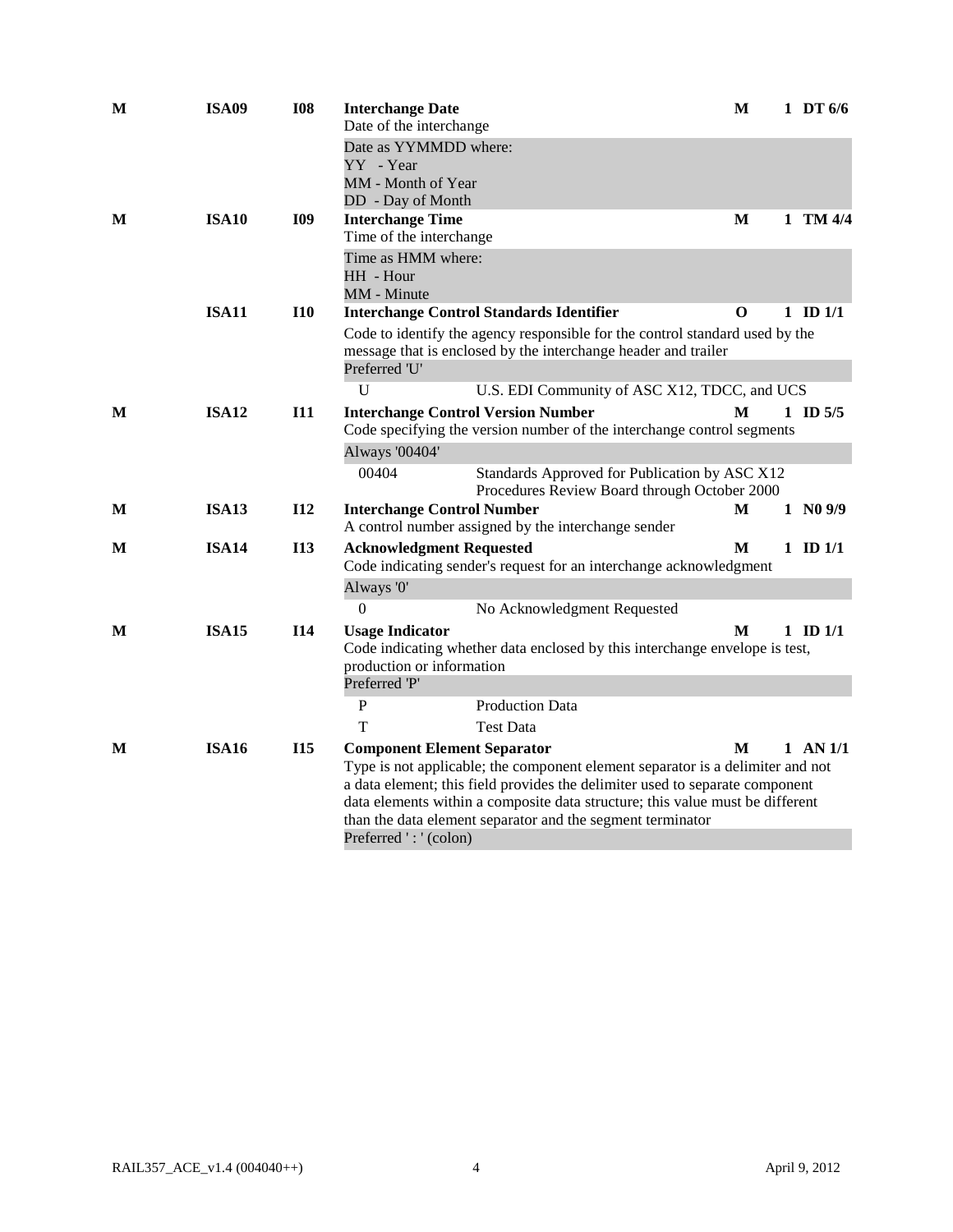| Segment:               | <b>GS</b> Functional Group Header                                                                |
|------------------------|--------------------------------------------------------------------------------------------------|
| <b>Position:</b>       | 0075                                                                                             |
| Loop:                  |                                                                                                  |
| Level:                 |                                                                                                  |
| Usage:                 | Mandatory                                                                                        |
| <b>Max Use:</b>        |                                                                                                  |
| <b>Purpose:</b>        | To indicate the beginning of a functional group and to provide control information               |
| <b>Syntax Notes:</b>   |                                                                                                  |
| <b>Semantic Notes:</b> | GS04 is the group date.                                                                          |
|                        | GS05 is the group time.<br>2                                                                     |
|                        | The data intension as control number $CRO$ in this header must be identical to t<br>$\mathbf{r}$ |

 **3** The data interchange control number GS06 in this header must be identical to the same data element in the associated functional group trailer, GE02.

|   | Ref.        | Data           |                                                                                                                                                                                                                                                                                                                                          |                   |               |
|---|-------------|----------------|------------------------------------------------------------------------------------------------------------------------------------------------------------------------------------------------------------------------------------------------------------------------------------------------------------------------------------------|-------------------|---------------|
|   | Des.        | <b>Element</b> | <b>Name</b>                                                                                                                                                                                                                                                                                                                              | <b>Attributes</b> |               |
| M | <b>GS01</b> | 479            | <b>Functional Identifier Code</b>                                                                                                                                                                                                                                                                                                        | M                 | $1$ ID $2/2$  |
|   |             |                | Code identifying a group of application related transaction sets                                                                                                                                                                                                                                                                         |                   |               |
|   |             |                | Always 'BB'                                                                                                                                                                                                                                                                                                                              |                   |               |
|   |             |                | <b>BB</b><br>U.S. Customs In-Bond Information (357)                                                                                                                                                                                                                                                                                      |                   |               |
| M | <b>GS02</b> | 142            | <b>Application Sender's Code</b><br>Code identifying party sending transmission; codes agreed to by trading                                                                                                                                                                                                                              | M                 | $1$ AN $2/15$ |
|   |             |                | partners<br>Sender identifier. May be identical to the ISA06.                                                                                                                                                                                                                                                                            |                   |               |
|   | <b>GS03</b> | 124            |                                                                                                                                                                                                                                                                                                                                          | M                 | $1$ AN $2/15$ |
| M |             |                | <b>Application Receiver's Code</b><br>Code identifying party receiving transmission; codes agreed to by trading                                                                                                                                                                                                                          |                   |               |
|   |             |                | partners<br>'USCT' - Testing                                                                                                                                                                                                                                                                                                             |                   |               |
|   |             |                | 'USCP' - Production                                                                                                                                                                                                                                                                                                                      |                   |               |
| M | <b>GS04</b> | 373            | Date                                                                                                                                                                                                                                                                                                                                     | M                 | 1 DT 8/8      |
|   |             |                | Date expressed as CCYYMMDD where CC represents the first two digits of                                                                                                                                                                                                                                                                   |                   |               |
|   |             |                | the calendar year                                                                                                                                                                                                                                                                                                                        |                   |               |
|   |             |                | Date as CCYYMMDD where:                                                                                                                                                                                                                                                                                                                  |                   |               |
|   |             |                | CC - Century                                                                                                                                                                                                                                                                                                                             |                   |               |
|   |             |                | YY - Year                                                                                                                                                                                                                                                                                                                                |                   |               |
|   |             |                | MM - Month of Year                                                                                                                                                                                                                                                                                                                       |                   |               |
|   |             |                | DD - Day of Month                                                                                                                                                                                                                                                                                                                        |                   |               |
| M | <b>GS05</b> | 337            | <b>Time</b><br>Time expressed in 24-hour clock time as follows: HHMM, or HHMMSS, or<br>HHMMSSD, or HHMMSSDD, where $H =$ hours (00-23), $M =$ minutes (00-<br>59), $S =$ integer seconds (00-59) and $DD =$ decimal seconds; decimal seconds<br>are expressed as follows: $D = \text{tenths} (0.9)$ and $DD = \text{hundredths} (00-99)$ | M                 | $1$ TM $4/8$  |
|   |             |                | Use Eastern Standard/Daylight Time.                                                                                                                                                                                                                                                                                                      |                   |               |
|   |             |                | Time as HHMM where:                                                                                                                                                                                                                                                                                                                      |                   |               |
|   |             |                | HH - Hour                                                                                                                                                                                                                                                                                                                                |                   |               |
|   |             |                | MM - Minute                                                                                                                                                                                                                                                                                                                              |                   |               |
| M | <b>GS06</b> | 28             | <b>Group Control Number</b>                                                                                                                                                                                                                                                                                                              | M                 | 1 N01/9       |
|   |             |                | Assigned number originated and maintained by the sender                                                                                                                                                                                                                                                                                  |                   |               |
| М | <b>GS07</b> | 455            | <b>Responsible Agency Code</b><br>Code identifying the issuer of the standard; this code is used in conjunction                                                                                                                                                                                                                          | M                 | $1$ ID $1/2$  |
|   |             |                | with Data Element 480                                                                                                                                                                                                                                                                                                                    |                   |               |
|   |             |                | Always 'X'                                                                                                                                                                                                                                                                                                                               |                   |               |
|   |             |                | X<br><b>Accredited Standards Committee X12</b>                                                                                                                                                                                                                                                                                           |                   |               |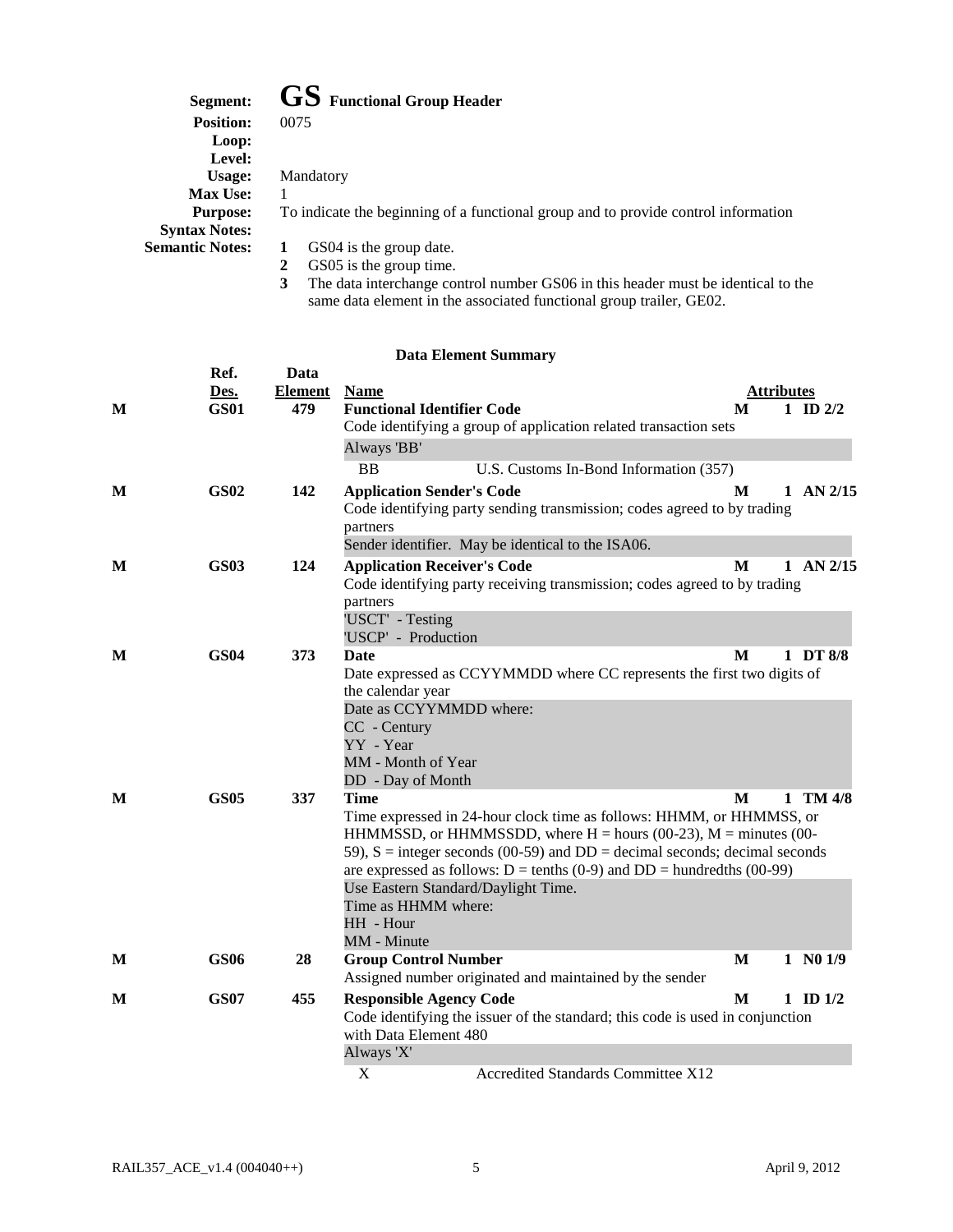| M                                                                              | <b>GS08</b> | 480 |                                                                                   | <b>Version / Release / Industry Identifier Code</b>                        | AN 1/12<br>M |  |  |  |  |
|--------------------------------------------------------------------------------|-------------|-----|-----------------------------------------------------------------------------------|----------------------------------------------------------------------------|--------------|--|--|--|--|
|                                                                                |             |     | Code indicating the version, release, subrelease, and industry identifier of the  |                                                                            |              |  |  |  |  |
|                                                                                |             |     | EDI standard being used, including the GS and GE segments; if code in DE455       |                                                                            |              |  |  |  |  |
| in GS segment is X, then in DE 480 positions $1-3$ are the version number;     |             |     |                                                                                   |                                                                            |              |  |  |  |  |
|                                                                                |             |     | positions 4-6 are the release and subrelease, level of the version; and positions |                                                                            |              |  |  |  |  |
| 7-12 are the industry or trade association identifiers (optionally assigned by |             |     |                                                                                   |                                                                            |              |  |  |  |  |
|                                                                                |             |     |                                                                                   | user); if code in DE455 in GS segment is T, then other formats are allowed |              |  |  |  |  |
| Always '004040'                                                                |             |     |                                                                                   |                                                                            |              |  |  |  |  |
|                                                                                |             |     | 004040                                                                            | Standards Approved for Publication by ASC X12                              |              |  |  |  |  |
|                                                                                |             |     |                                                                                   | Procedures Review Board through October 2000                               |              |  |  |  |  |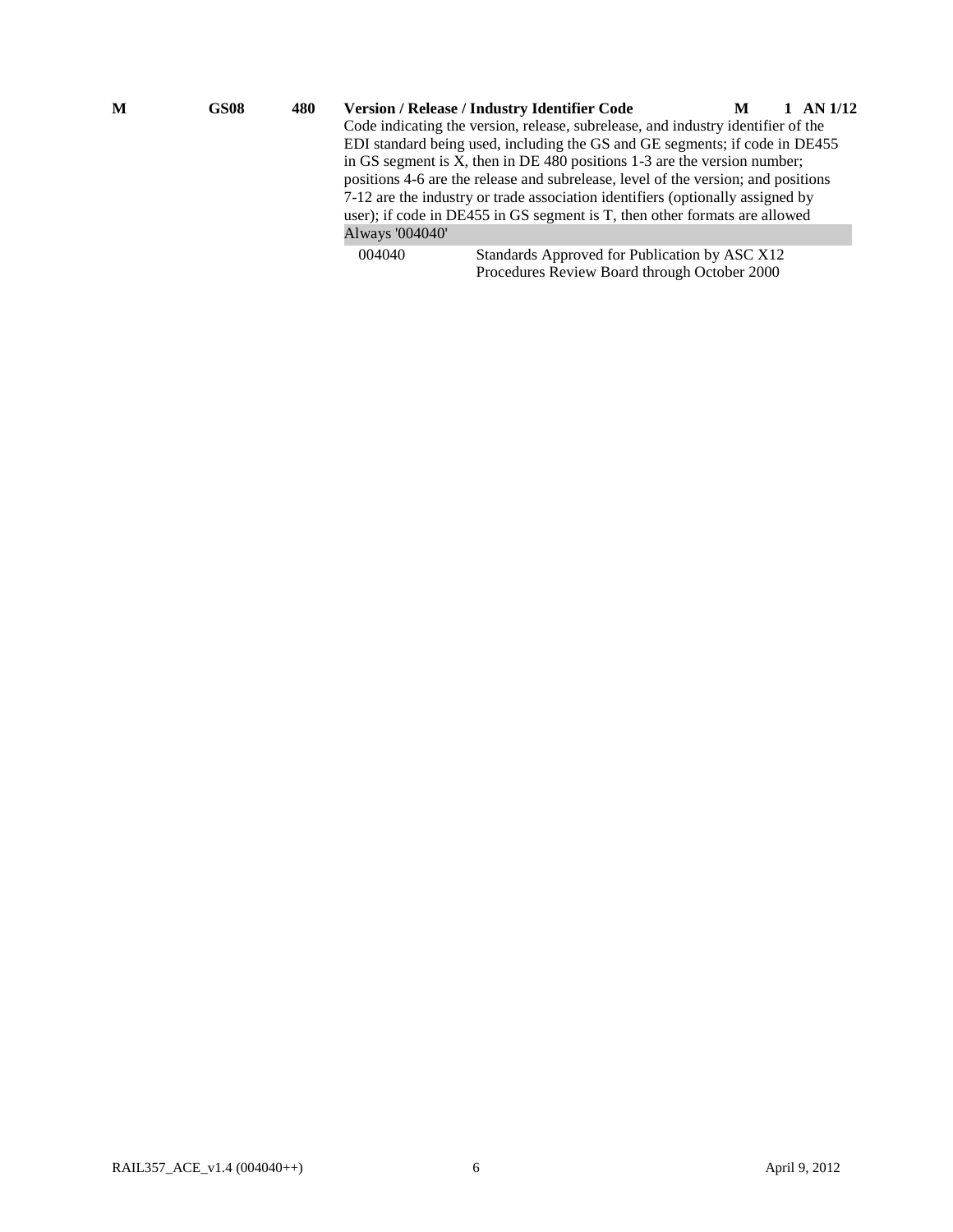| Segment:<br><b>Position:</b><br>Loop:   | <b>ST</b> Transaction Set Header<br>0100                                                                                                                                                                                          |
|-----------------------------------------|-----------------------------------------------------------------------------------------------------------------------------------------------------------------------------------------------------------------------------------|
| Level:                                  |                                                                                                                                                                                                                                   |
| Usage:                                  | Mandatory                                                                                                                                                                                                                         |
| <b>Max Use:</b>                         | 1                                                                                                                                                                                                                                 |
| <b>Purpose:</b><br><b>Syntax Notes:</b> | To indicate the start of a transaction set and to assign a control number                                                                                                                                                         |
| <b>Semantic Notes:</b>                  | The transaction set identifier (ST01) is used by the translation routines of the<br>1<br>interchange partners to select the appropriate transaction set definition (e.g., 810)<br>selects the Invoice Transaction Set).           |
|                                         | The implementation convention reference (ST03) is used by the translation routines<br>$\mathbf{2}$<br>of the interchange partners to select the appropriate implementation convention to<br>match the transaction set definition. |
|                                         |                                                                                                                                                                                                                                   |

| <b>Data Element Summary</b> |  |
|-----------------------------|--|
|-----------------------------|--|

| M               | Ref.<br>Des.<br><b>ST01</b> | Data<br><b>Element</b><br>143 | <b>Name</b><br><b>Transaction Set Identifier Code</b><br>Code uniquely identifying a Transaction Set                                                                                    | M        | <b>Attributes</b> | ID $3/3$ |
|-----------------|-----------------------------|-------------------------------|-----------------------------------------------------------------------------------------------------------------------------------------------------------------------------------------|----------|-------------------|----------|
|                 |                             |                               | Always '357'<br>357<br>U.S. Customs In-Bond Information                                                                                                                                 |          |                   |          |
| M               | <b>ST02</b>                 | 329                           | <b>Transaction Set Control Number</b><br>Identifying control number that must be unique within the transaction set<br>functional group assigned by the originator for a transaction set | M        |                   | AN 4/9   |
| <b>Not Used</b> | <b>ST03</b>                 | 1705                          | <b>Implementation Convention Reference</b>                                                                                                                                              | $\Omega$ |                   | AN 1/35  |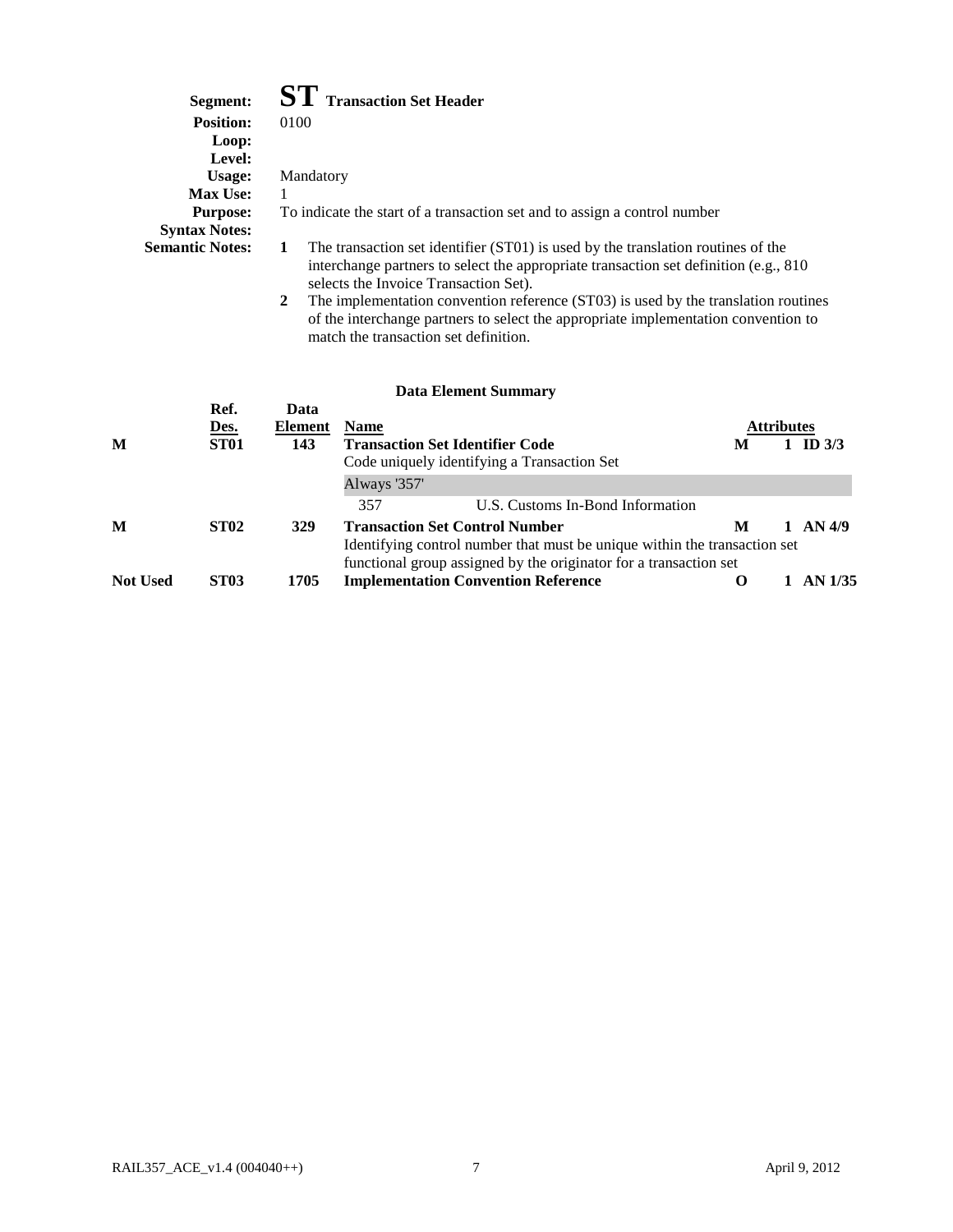| Segment:               | M10 Manifest Identifying Information                                                                                                                                           |
|------------------------|--------------------------------------------------------------------------------------------------------------------------------------------------------------------------------|
| <b>Position:</b>       | 0200                                                                                                                                                                           |
| Loop:                  |                                                                                                                                                                                |
| Level:                 |                                                                                                                                                                                |
| Usage:                 | Mandatory                                                                                                                                                                      |
| <b>Max Use:</b>        |                                                                                                                                                                                |
| <b>Purpose:</b>        | To transmit manifest identifying information                                                                                                                                   |
| <b>Syntax Notes:</b>   | If either M1004 or M1010 is present, then the other is required.                                                                                                               |
|                        | At least one of M1005 or M1004 is required.<br>2                                                                                                                               |
| <b>Semantic Notes:</b> | M1004 International Maritime Organization (IMO) Code issued by Lloyds.                                                                                                         |
|                        | M1007 is used for the six-digit Numeric Manifest Sequence Number.<br>$\mathbf{2}$                                                                                              |
|                        | $\mathbf{A}$ and $\mathbf{A}$ and $\mathbf{A}$ and $\mathbf{A}$ are constant to the contract of the contract of $\mathbf{A}$ in $\mathbf{B}$ and $\mathbf{A}$<br>$\rightarrow$ |

- **3** M1011 indicates if the transmission involves an in-bond participant. A "Y" indicates it does; an "N" indicates it does not.
- **4** M1012 is a unique identification number for the manifest assigned by the originator of the manifest with a maximum length of 15.

|                                    | Ref.                         | Data           |                                                                               |                   |                           |
|------------------------------------|------------------------------|----------------|-------------------------------------------------------------------------------|-------------------|---------------------------|
|                                    | Des.                         | <b>Element</b> | <b>Name</b>                                                                   | <b>Attributes</b> |                           |
| M                                  | <b>M1001</b>                 | 140            | <b>Standard Carrier Alpha Code</b>                                            | M                 | $1$ ID $2/4$              |
|                                    |                              |                | Standard Carrier Alpha Code                                                   |                   |                           |
|                                    |                              |                | A code representing the automated carrier initiating the Supplemental/        |                   |                           |
|                                    |                              |                | Subsequent In-bond Movement.                                                  |                   |                           |
| M                                  | <b>M1002</b>                 | 91             | <b>Transportation Method/Type Code</b>                                        | M                 | $1$ ID $1/2$              |
|                                    |                              |                | Code specifying the method or type of transportation for the shipment         |                   |                           |
|                                    |                              |                | Always 'R'.                                                                   |                   |                           |
|                                    |                              |                | $\mathbf{R}$<br>Rail                                                          |                   |                           |
| M                                  | M1003                        | 26             | <b>Country Code</b>                                                           | M                 | $1 \quad \text{ID } 2/3$  |
|                                    |                              |                | Code identifying the country                                                  |                   |                           |
|                                    |                              |                | ISO 2 alpha Country Code. Country of rail origin for land border crossings. - |                   |                           |
|                                    |                              |                | Only ANSI X.12 syntax validations will be performed on M1003.                 |                   |                           |
|                                    |                              |                |                                                                               |                   |                           |
| <b>Not Used</b>                    | M1004                        | 597            | <b>Vessel Code</b>                                                            | $\mathbf X$       | $1 \quad \text{ID } 1/8$  |
| <b>Must Use</b>                    | M1005                        | 182            | <b>Vessel Name</b>                                                            | $\mathbf{X}$      | 1 AN 2/28                 |
|                                    |                              |                | Name of conveyance                                                            |                   |                           |
|                                    |                              |                | - Only ANSI X.12 syntax validations will be performed on M1005.               |                   |                           |
| M                                  | M1006                        | 55             | <b>Flight/Voyage Number</b>                                                   | M                 | $1$ AN $2/10$             |
|                                    |                              |                | Identifying designator for the particular flight or voyage on which the cargo |                   |                           |
|                                    |                              |                | travels                                                                       |                   |                           |
|                                    |                              |                | - Only ANSI X.12 syntax validations will be performed on M1006.               |                   |                           |
| <b>Not Used</b><br><b>Not Used</b> | <b>M1007</b><br><b>M1008</b> | 127<br>380     | <b>Reference Identification</b>                                               | O<br>$\mathbf 0$  | $1$ AN $1/50$<br>1 R 1/15 |
| <b>Must Use</b>                    | M1009                        | 256            | Quantity<br><b>Manifest Type Code</b>                                         | $\Omega$          | $1$ ID $1/1$              |
|                                    |                              |                | Code identifying the type of manifest transmitted                             |                   |                           |
|                                    |                              |                | Always 'I'                                                                    |                   |                           |
|                                    |                              |                | Subsequent In-bond Information from Carrier to U.S.<br>I                      |                   |                           |
|                                    |                              |                | Customs                                                                       |                   |                           |
| <b>Not Used</b>                    | <b>M1010</b>                 | 897            | <b>Vessel Code Qualifier</b>                                                  | X                 | $1 \quad \text{ID } 1/1$  |
| <b>Not Used</b>                    | <b>M1011</b>                 | 1073           | <b>Yes/No Condition or Response Code</b>                                      | $\mathbf 0$       | $1$ ID $1/1$              |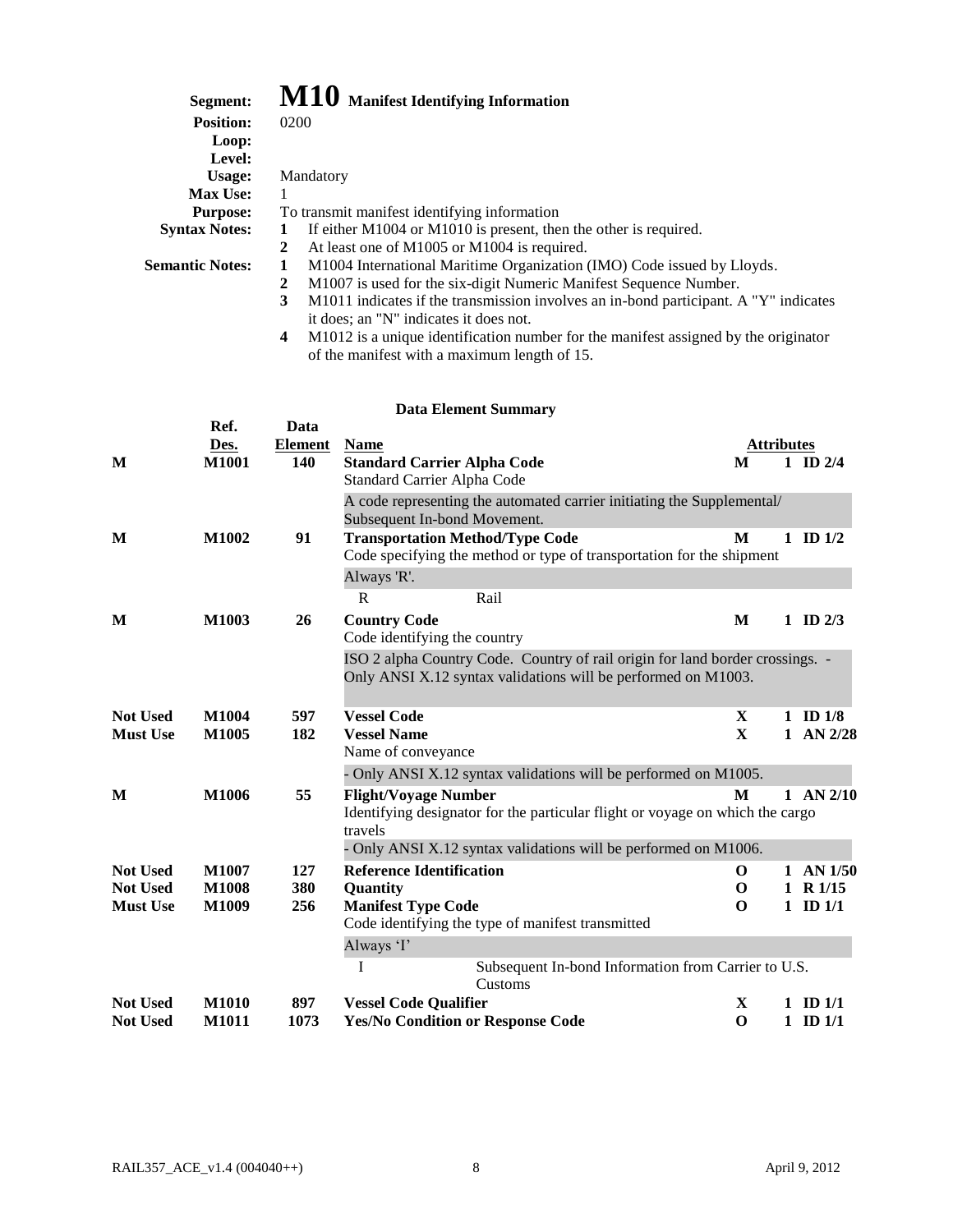|                 | M1012 | 127 | <b>Reference Identification</b>                                                                                                |  | 1 AN $1/50$ |
|-----------------|-------|-----|--------------------------------------------------------------------------------------------------------------------------------|--|-------------|
|                 |       |     | Reference information as defined for a particular Transaction Set or as<br>specified by the Reference Identification Qualifier |  |             |
|                 |       |     | Carrier-assigned reference number that will be returned in the response<br>message.                                            |  |             |
|                 |       |     | - CBP accepts up to 30 alpha/numeric characters in this element.                                                               |  |             |
| <b>Not Used</b> | M1013 | 353 | <b>Transaction Set Purpose Code</b>                                                                                            |  | ID $2/2$    |
| <b>Not Used</b> | M1014 | 346 | <b>Application Type</b>                                                                                                        |  | $ID$ 2/2    |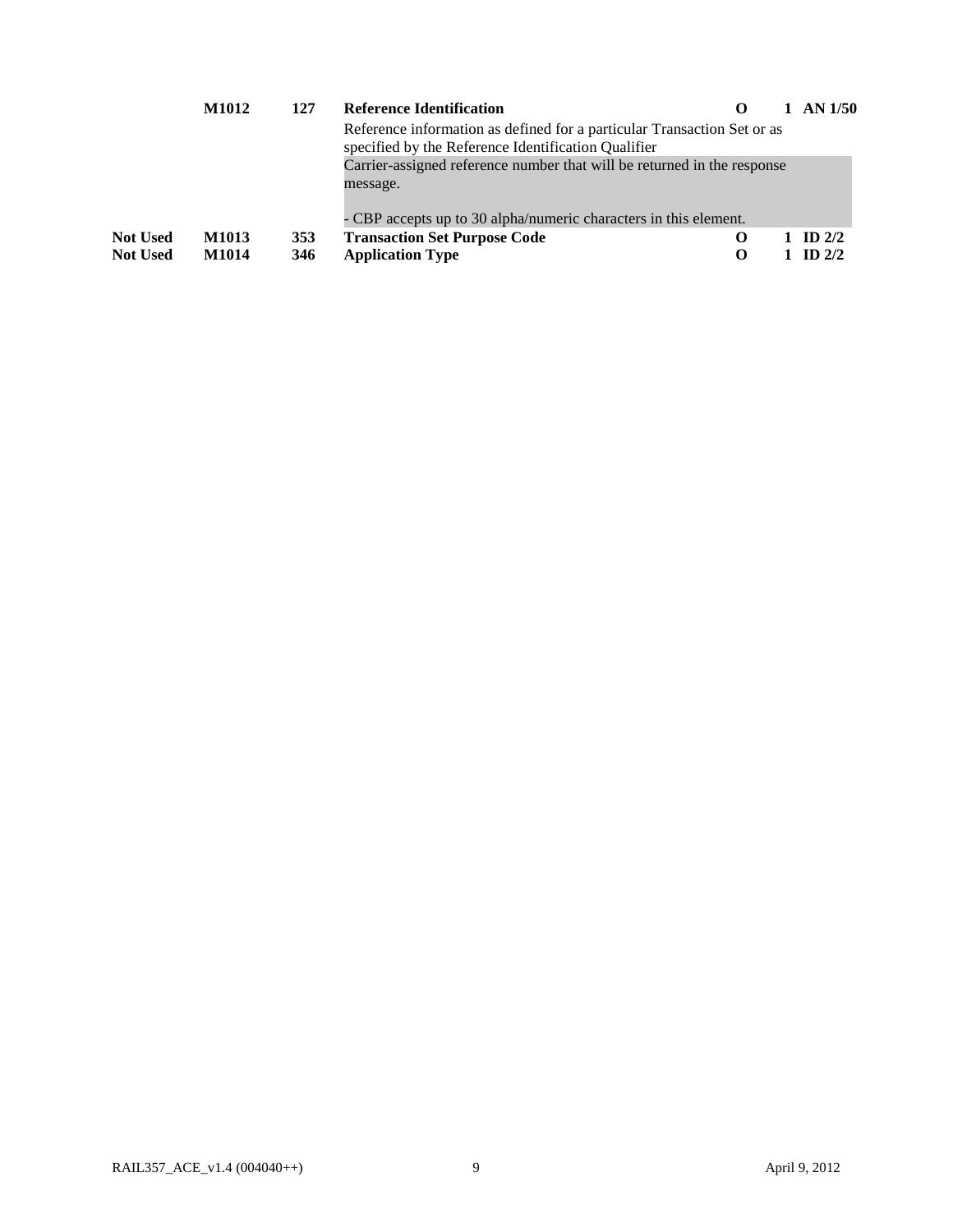| Segment:               | P4 Port Information                                                                |
|------------------------|------------------------------------------------------------------------------------|
| <b>Position:</b>       | 0300                                                                               |
| Loop:                  | P4<br>Mandatory                                                                    |
| Level:                 |                                                                                    |
| Usage:                 | Mandatory                                                                          |
| <b>Max Use:</b>        | 1                                                                                  |
| <b>Purpose:</b>        | To transmit identifying information for a port                                     |
| <b>Syntax Notes:</b>   |                                                                                    |
| <b>Semantic Notes:</b> | P401 is used for customs district and port code (census schedule D).               |
|                        | P402 is the estimated date of arrival.<br>2                                        |
|                        | 3<br>P403 is used for number of bills of lading.                                   |
|                        | 4<br>P404 is the Facilities Information and Resources Management System (FIRMS)    |
|                        | Code.                                                                              |
|                        | P405 is the estimated time of arrival for P402.<br>5                               |
| Notes:                 | Port of Discharge information. CBP only accepts one P4 segment per transaction for |
|                        | RAIL applications.                                                                 |

|                 | Ref.<br>Des. | Data<br><b>Element</b> | <b>Name</b>                                                                                                                                                           | <b>Attributes</b> |  |               |
|-----------------|--------------|------------------------|-----------------------------------------------------------------------------------------------------------------------------------------------------------------------|-------------------|--|---------------|
| M               | <b>P401</b>  | <b>310</b>             | <b>Location Identifier</b><br>Code which identifies a specific location                                                                                               | M                 |  | $1$ AN $1/30$ |
|                 |              |                        | - Only ANSI X.12 syntax validations will be performed on P401.                                                                                                        |                   |  |               |
| M               | <b>P402</b>  | 373                    | Date<br>Date expressed as CCYYMMDD where CC represents the first two digits of<br>the calendar year<br>- Only ANSI X.12 syntax validations will be performed on P402. | M                 |  | DT 8/8        |
| <b>Not Used</b> | P403         | 380                    | <b>Ouantity</b>                                                                                                                                                       | $\Omega$          |  | 1 R $1/15$    |
| <b>Not Used</b> | P404         | <b>310</b>             | <b>Location Identifier</b>                                                                                                                                            | $\Omega$          |  | $1$ AN $1/30$ |
| <b>Not Used</b> | P405         | 337                    | <b>Time</b>                                                                                                                                                           | $\Omega$          |  | 1 TM $4/8$    |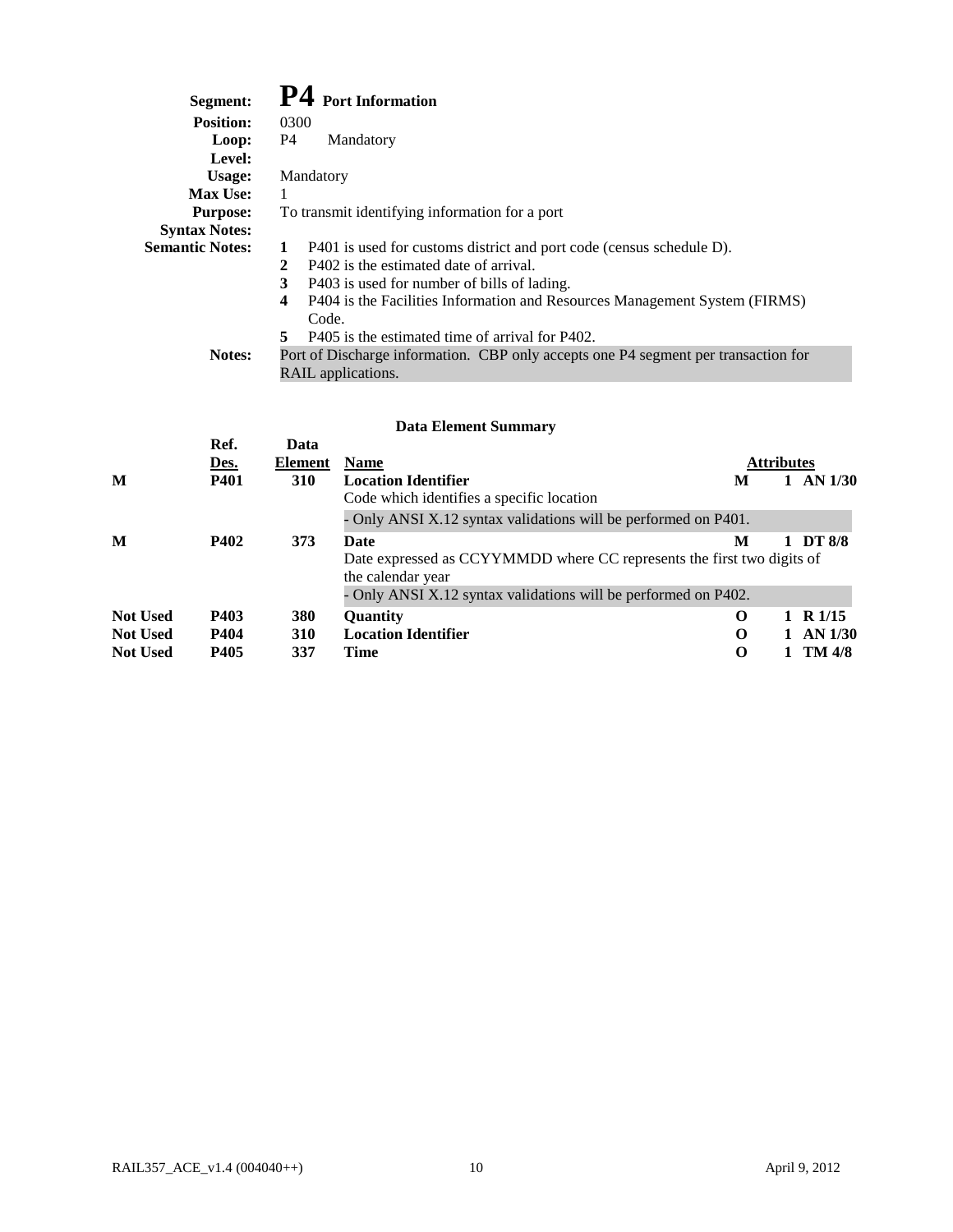${\rm L}{\rm X}$  To reference a line number in a transaction set **Segment: Position: Loop: Level: Usage: Max Use: Purpose: Syntax Notes: Semantic Notes: LX Assigned Number**  0350 Mandatory Mandatory 1

|   | Ref.<br>Des. | Data<br>Element | <b>Name</b>                                                                                                                       |   | <b>Attributes</b> |                                 |  |
|---|--------------|-----------------|-----------------------------------------------------------------------------------------------------------------------------------|---|-------------------|---------------------------------|--|
| м | <b>LX01</b>  | 554             | <b>Assigned Number</b><br>Number assigned for differentiation within a transaction set                                            | М |                   | $1 \, \text{N}0 \, \frac{1}{6}$ |  |
|   |              |                 | One LX segment per bill in the 357 transaction set. Increment this element by<br>+1 for each BOL reported in subsequent segments. |   |                   |                                 |  |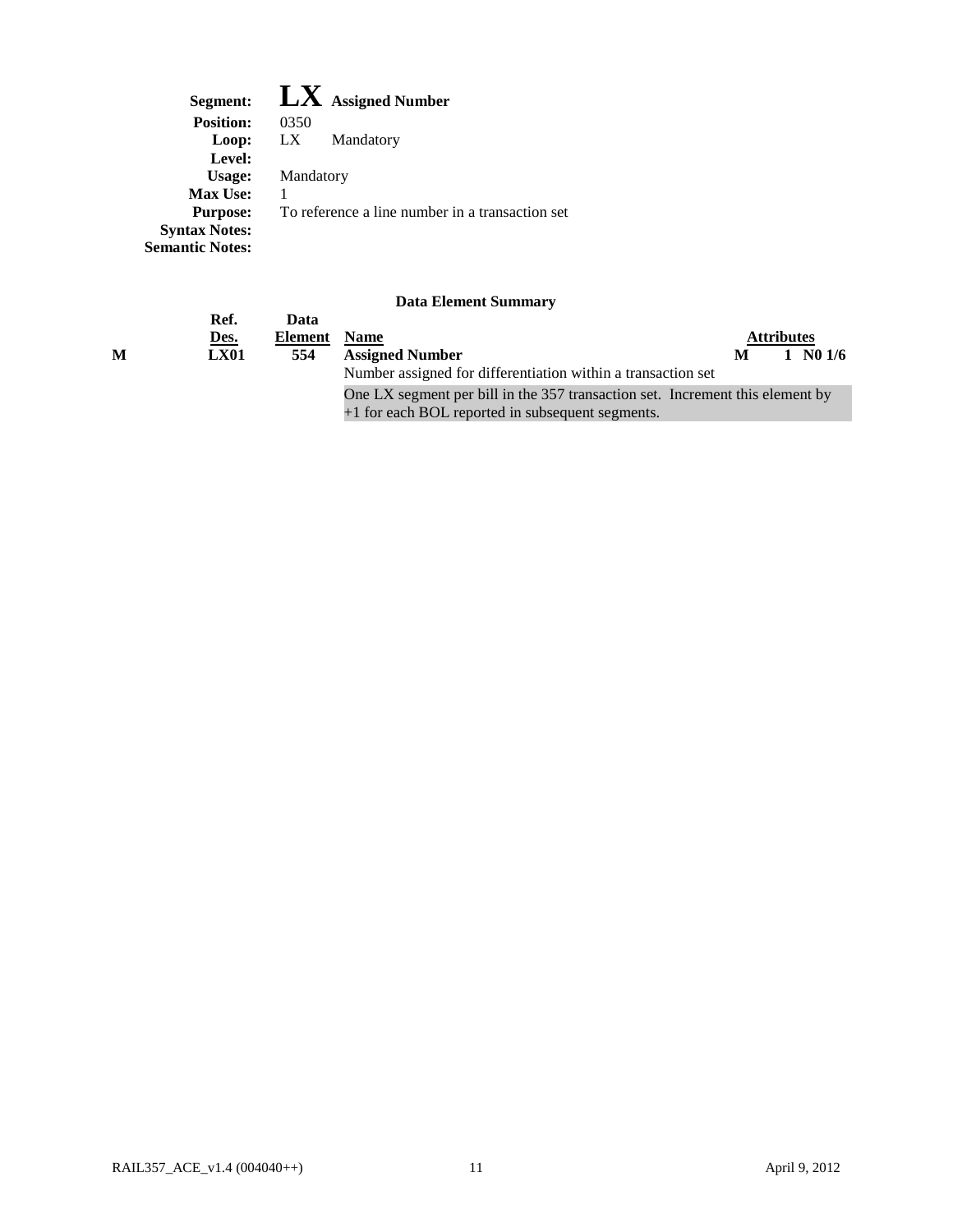| Segment:               | M13 Manifest Amendment Details                                                         |
|------------------------|----------------------------------------------------------------------------------------|
| <b>Position:</b>       | 0375                                                                                   |
| Loop:                  | LX.<br>Mandatory                                                                       |
| Level:                 |                                                                                        |
| Usage:                 | Optional                                                                               |
| <b>Max Use:</b>        |                                                                                        |
| <b>Purpose:</b>        | To correct a manifest record prior to conveyance arrival or to amend a manifest record |
|                        | after conveyance arrival                                                               |
| <b>Syntax Notes:</b>   | If either M1308 or M1310 is present, then the other is required.                       |
| <b>Semantic Notes:</b> | M1301 is the bill of lading issuer code.<br>1                                          |
|                        | M1302 is used for discharge port (four-digit numeric census schedule D).<br>2          |
|                        | M1305 is new manifest quantity and is used if M1303 equals "R".<br>3                   |
|                        | M1308 is used to report individual portions of a consolidated shipment.<br>4           |
|                        | 5<br>M1309 is the conveyance operator's Standard Carrier Alpha Code (SCAC).            |
|                        | M1310 is the issuer code for the consolidated shipment.<br>6                           |
| Notes:                 | 1. M1301 + M1304 comprise the unique bill of lading number.                            |

|                                    | Ref.           | Data           |                                      |                                                                                                                  |                   |                          |
|------------------------------------|----------------|----------------|--------------------------------------|------------------------------------------------------------------------------------------------------------------|-------------------|--------------------------|
|                                    | Des.           | <b>Element</b> | <b>Name</b>                          |                                                                                                                  | <b>Attributes</b> |                          |
| M                                  | M1301          | 140            | <b>Standard Carrier Alpha Code</b>   |                                                                                                                  | M                 | $1$ ID $2/4$             |
|                                    |                |                | Standard Carrier Alpha Code          |                                                                                                                  |                   |                          |
|                                    |                |                |                                      | SCAC of Bill Issuer. $M1301 + M1304$ comprise the unique bill of lading                                          |                   |                          |
|                                    |                |                | number.                              |                                                                                                                  |                   |                          |
|                                    |                |                |                                      | - Required by CBP when M1303 is 'E'.                                                                             |                   |                          |
|                                    |                |                |                                      | - If M1303 = 'B' then only ANSI X.12 syntax validations will be performed on                                     |                   |                          |
| M                                  | M1302          | 310            | M1301.<br><b>Location Identifier</b> |                                                                                                                  | M                 | $1$ AN $1/30$            |
|                                    |                |                |                                      | Code which identifies a specific location                                                                        |                   |                          |
|                                    |                |                |                                      |                                                                                                                  |                   |                          |
|                                    |                |                |                                      | The Port of Arrival of the vessel in the U.S. - Only ANSI X.12 syntax<br>validations will be performed on M1302. |                   |                          |
|                                    |                |                |                                      |                                                                                                                  |                   |                          |
|                                    |                |                |                                      |                                                                                                                  |                   |                          |
| M                                  | M1303          | 580            | <b>Amendment Type Code</b>           |                                                                                                                  | M                 | $1$ ID $1/1$             |
|                                    |                |                |                                      | Code identifying type of manifest amendment                                                                      |                   |                          |
|                                    |                |                |                                      | Required by CBP. Values accepted by CBP.                                                                         |                   |                          |
|                                    |                |                | B                                    | Add In-bond Movement                                                                                             |                   |                          |
|                                    |                |                | E                                    | Delete In-bond Movement                                                                                          |                   |                          |
| Dep                                | M1304          | 598            | <b>Bill of Lading/Waybill Number</b> |                                                                                                                  | M                 | $1$ AN $1/25$            |
|                                    |                |                |                                      | Identification number assigned to the shipment by the carrier or consolidator                                    |                   |                          |
|                                    |                |                |                                      | Bill Issuer Sequence Number. $M1301 + M1304$ comprise the unique bill of                                         |                   |                          |
|                                    |                |                | lading number.                       |                                                                                                                  |                   |                          |
|                                    |                |                |                                      |                                                                                                                  |                   |                          |
|                                    |                |                |                                      | - Required by CBP when M1303 is 'E'.                                                                             |                   |                          |
|                                    |                |                |                                      | - If M1303 = 'B' then only ANSI X.12 syntax validations will be performed on                                     |                   |                          |
|                                    |                |                | M1304                                |                                                                                                                  |                   |                          |
|                                    |                |                |                                      | - CBP will accept up to 12 alpha/numeric characters in this element.                                             |                   |                          |
| <b>Not Used</b><br><b>Must Use</b> | M1305<br>M1306 | 380<br>393     | Quantity<br><b>Amendment Code</b>    |                                                                                                                  | $\mathbf 0$<br>0  | 1 R 1/15<br>$1$ ID $2/2$ |
|                                    |                |                |                                      | Code giving the reasons for the amendment of the manifest record                                                 |                   |                          |
|                                    |                |                |                                      | Values accepted by CBP. Required by CBP.                                                                         |                   |                          |
|                                    |                |                | 01                                   | Not laden aboard per evidence from foreign shipper, or                                                           |                   |                          |
|                                    |                |                |                                      | amended bill of lading                                                                                           |                   |                          |
|                                    |                |                | 02                                   | Error in manifesting, not laden on this carrier. Laden on                                                        |                   |                          |
|                                    |                |                |                                      | subsequent carrier for transportation to United States, per                                                      |                   |                          |
|                                    |                |                |                                      | evidence in files                                                                                                |                   |                          |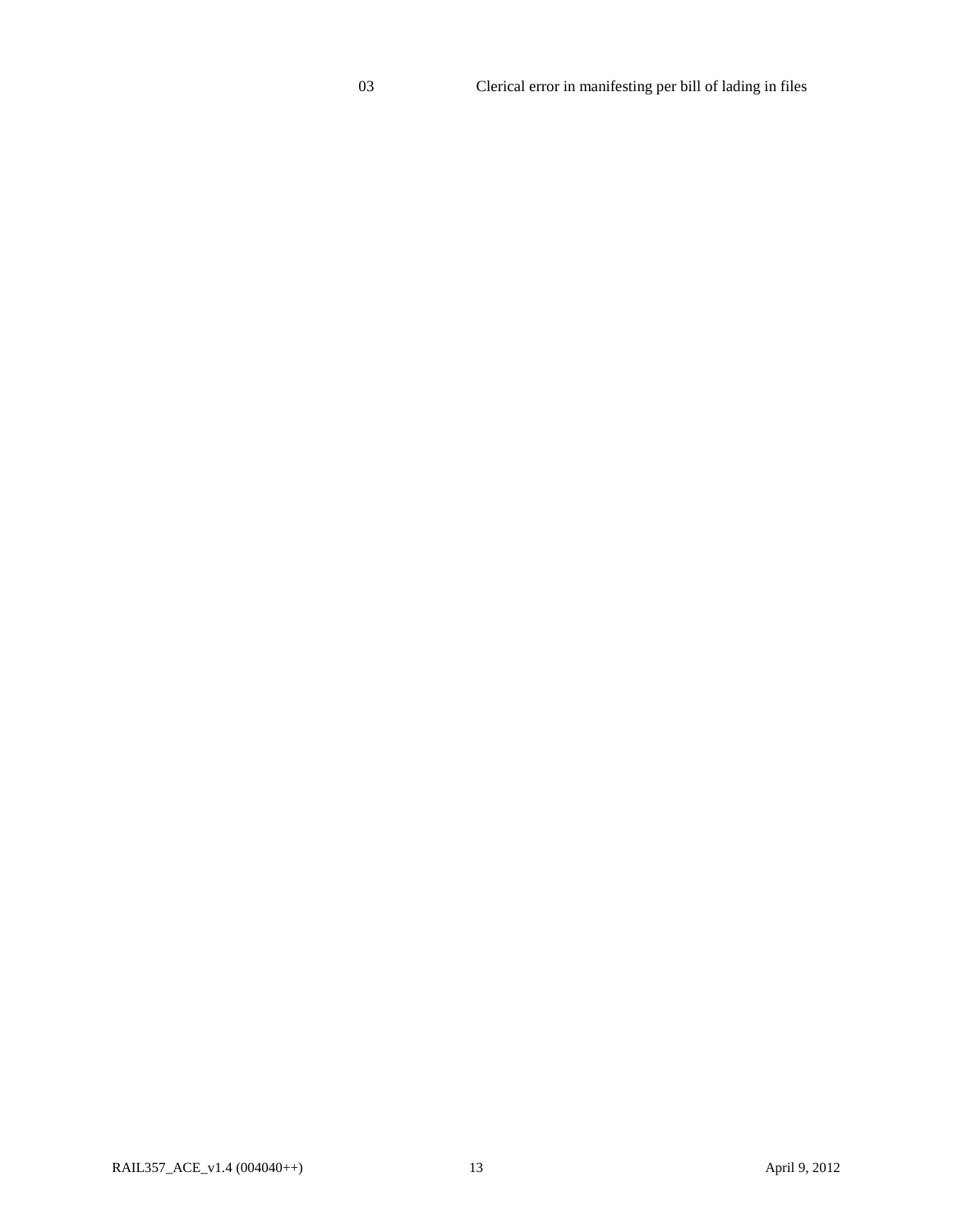| <b>Not Used</b>                         | <b>M1310</b>                                 | 140               | <b>Standard Carrier Alpha Code</b>                                                                                              | - Only ANSI X.12 syntax validations will be performed on M1309.                                                                                                                                                 | X                      | $1$ ID $2/4$                                              |
|-----------------------------------------|----------------------------------------------|-------------------|---------------------------------------------------------------------------------------------------------------------------------|-----------------------------------------------------------------------------------------------------------------------------------------------------------------------------------------------------------------|------------------------|-----------------------------------------------------------|
|                                         |                                              |                   | Subsequent In-bond Movement.                                                                                                    | A code representing the automated carrier initiating the Supplemental/                                                                                                                                          |                        |                                                           |
| <b>Not Used</b><br><b>Not Used</b><br>М | <b>M1307</b><br><b>M1308</b><br><b>M1309</b> | 306<br>598<br>140 | <b>Action Code</b><br><b>Bill of Lading/Waybill Number</b><br><b>Standard Carrier Alpha Code</b><br>Standard Carrier Alpha Code |                                                                                                                                                                                                                 | 0<br>$\mathbf{X}$<br>M | $1 \quad \text{ID } 1/2$<br>$1$ AN $1/25$<br>$1$ ID $2/4$ |
|                                         |                                              |                   | 17                                                                                                                              | Merchandise removed from original container and re-<br>stuffed prior to moving in-bond                                                                                                                          |                        |                                                           |
|                                         |                                              |                   |                                                                                                                                 | form 5931 will be filed at origin to correct in-bond entry;<br>A copy will be delivered to this port within 90 days or<br>duty and taxes will be paid                                                           |                        |                                                           |
|                                         |                                              |                   | 15<br>16                                                                                                                        | Merchandise cannot be located and has apparently been<br>lost; Liquidated damages will be paid<br>Error in quantity manifested at port of origin; Customs                                                       |                        |                                                           |
|                                         |                                              |                   | 14                                                                                                                              | Merchandise inadvertently delivered to consignee without<br>customs release; Merchandise will be redelivered intact or<br>liquidated damages paid                                                               |                        |                                                           |
|                                         |                                              |                   | 13                                                                                                                              | inadvertently discharged at this port<br>Proper entry filed or place in general order per entry or<br>general order number                                                                                      |                        |                                                           |
|                                         |                                              |                   | 12                                                                                                                              | Overage - Manifested for discharge at another port and                                                                                                                                                          |                        |                                                           |
|                                         |                                              |                   | 10<br>11                                                                                                                        | Inadvertently delivered without customs release; Goods<br>will be redelivered intact or duty and taxes will be paid by<br>carrier<br>Overage - Omitted from manifest through clerical error                     |                        |                                                           |
|                                         |                                              |                   | 09                                                                                                                              | files<br>Merchandise apparently pilfered on dock while in custody<br>of carrier                                                                                                                                 |                        |                                                           |
|                                         |                                              |                   | 08                                                                                                                              | landing certificate, in our files<br>Container stripped under Customs supervision; Foreign<br>seals affixed abroad were intact, as per evidence in our                                                          |                        |                                                           |
|                                         |                                              |                   | 07                                                                                                                              | States port where proper disposition was made per<br>evidence in our files<br>Inadvertently retained on board and taken foreign per<br>master's or his agent's statement, amended bill of lading,               |                        |                                                           |
|                                         |                                              |                   | 06                                                                                                                              | same manifest<br>Prematurely landed or overcarried to another United                                                                                                                                            |                        |                                                           |
|                                         |                                              |                   | 05                                                                                                                              | Pilfered or prematurely landed prior to arrival in United<br>States per signed statement of master or his agent or<br>vessel log extract in our file<br>Erroneously duplicated by another bill of lading on the |                        |                                                           |
|                                         |                                              |                   | 04                                                                                                                              |                                                                                                                                                                                                                 |                        |                                                           |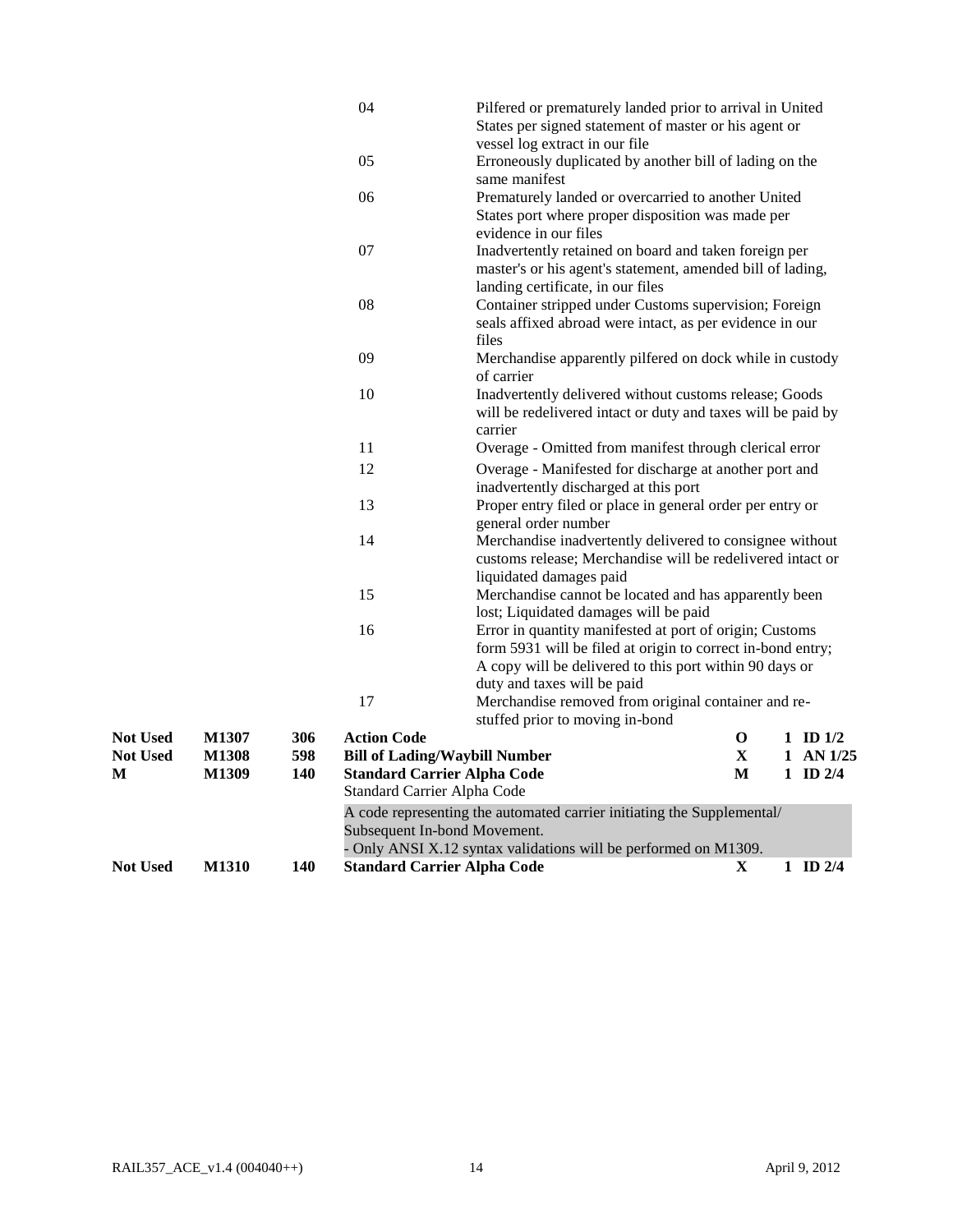| Segment:               | M21 Subsequent In-Bond Information                                                   |
|------------------------|--------------------------------------------------------------------------------------|
| <b>Position:</b>       | 0400                                                                                 |
| Loop:                  | LX.<br>Mandatory                                                                     |
| Level:                 |                                                                                      |
| Usage:                 | Optional (Dependent)                                                                 |
| <b>Max Use:</b>        | 1.                                                                                   |
| <b>Purpose:</b>        | To transmit data relating to a U.S. Customs in-bond movement                         |
| <b>Syntax Notes:</b>   | If either M2107 or M2108 is present, then the other is required.<br>1                |
|                        | If either M2109 or M2110 is present, then the other is required.<br>2                |
| <b>Semantic Notes:</b> | M2101 is the existing In-Bond Type Code.<br>1                                        |
|                        | M2102 is the new port of destination code.<br>2                                      |
|                        | M2103 is the unique bill of lading issuer code.<br>3                                 |
|                        | M2104 is the unique bill of lading number.<br>4                                      |
|                        | 5<br>M2107 is the issuer code for the house bill of lading.                          |
|                        | M2108 is the bill of lading number for the house bill of lading.<br>6                |
|                        | M2109 is the issuer code for the sub-house bill of lading.<br>7                      |
|                        | 8<br>M2110 is the bill of the lading number for the sub-house bill of lading number. |
|                        | 9<br>M2111 is the first secondary notify party.                                      |
|                        | M2112 is the second secondary notify party.<br>10                                    |
|                        | M2113 is the manifest quantity involved in the in-bond movement.<br>11               |
| Notes:                 | CBP requires an M12 segment to be sent if an M21 is provided.                        |

#### **M** M2101 581 Customs Entry Type Code M 1 ID 2/3 Code defining the type of entry assigned by U.S. Customs - Only ANSI X.12 syntax validations will be performed on M2101. 62 Transportation and Exportation [T&E] Standard Carrier Alpha Code Required by CBP. Unique bill of lading issuer code. M2103 + M2104 comprise the unique bill of lading number. Identification number assigned to the shipment by the carrier or consolidator Required by CBP. Bill Issuer Sequence Number. The issuer assigned sequence number that identifies the shipment. M2103 + M2104 comprise the unique bill of lading number. Currently assigned control number for in-bond movement The previous in-bond number. For Subsequent In-bond, this data element is mandatory by CBP if the in-bond has arrived at the destination port, and will move to another port. - CBP will only accept 9 numeric or 11 alpha/numeric characters in this Standard Carrier Alpha Code SCAC or FIRMS code identifying a Secondary Notify Party. **Ref. Data Des.** Element Name **Attributes** 61 Immediate Transportation [IT] 63 Immediate Exportation [IE] Not Used M2102 310 Location Identifier M 1 AN 1/30 **M M2103 140 Standard Carrier Alpha Code M 1 ID 2/4 M M2104 598 Bill of Lading/Waybill Number M 1 AN 1/25 Not Used M2105 1428 Master In-bond Type Code O 1 ID 1/1 Dep M2106 603 In-bond Control Number O 1 AN 1/25**  element. **Not Used M2107 140 Standard Carrier Alpha Code X 1 ID 2/4 Not Used M2108 598 Bill of Lading/Waybill Number X 1 AN 1/25 Not Used M2109 140 Standard Carrier Alpha Code X 1 ID 2/4 Not Used M2110 598 Bill of Lading/Waybill Number X 1 AN 1/25 M2111 140 Standard Carrier Alpha Code O 1 ID 2/4**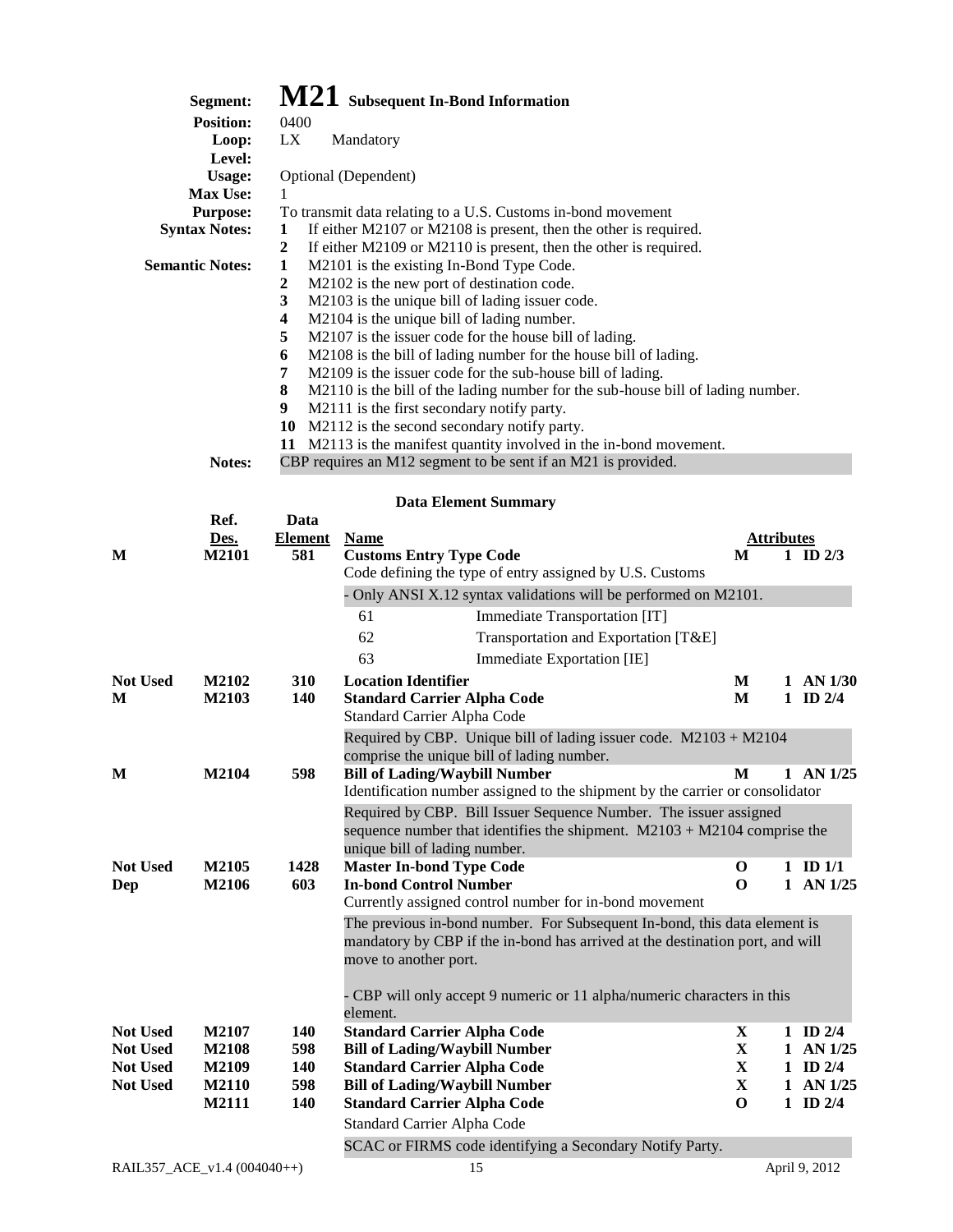|                 | M2112 | 140        | <b>Standard Carrier Alpha Code</b><br>Standard Carrier Alpha Code                                                                                                                   | $\Omega$ | 1 ID $2/4$    |
|-----------------|-------|------------|-------------------------------------------------------------------------------------------------------------------------------------------------------------------------------------|----------|---------------|
|                 |       |            | SCAC or FIRMS code identifying a Secondary Notify Party.                                                                                                                            |          |               |
| <b>Must Use</b> | M2113 | <b>380</b> | <b>Ouantity</b><br>Numeric value of quantity                                                                                                                                        | $\Omega$ | 1 R $1/15$    |
|                 |       |            | Required by CBP. Quantity associated with in-bond movement. Can be less<br>than full bill quantity from original BOL.<br>- CBP accepts up to 10 numeric characters in this element. |          |               |
| <b>Not Used</b> | M2114 | 128        | <b>Reference Identification Qualifier</b>                                                                                                                                           | О        | ID $2/3$      |
| <b>Not Used</b> | M2115 | 127        | <b>Reference Identification</b>                                                                                                                                                     | О        | $1$ AN $1/50$ |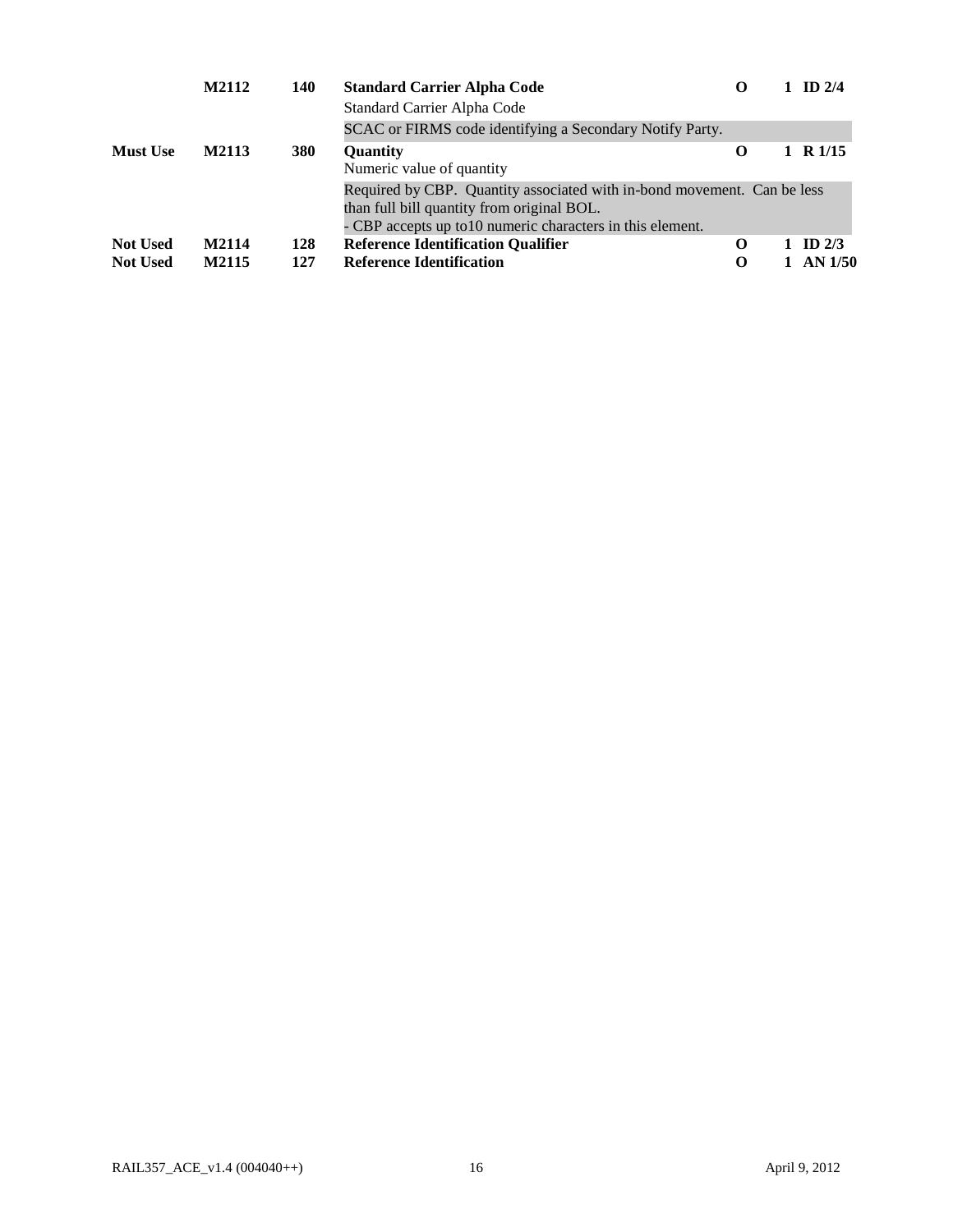| Segment:               | $\bf M12$ In-bond Identifying Information                                                                                                                                                                                                                                                                                              |
|------------------------|----------------------------------------------------------------------------------------------------------------------------------------------------------------------------------------------------------------------------------------------------------------------------------------------------------------------------------------|
| <b>Position:</b>       | 0500                                                                                                                                                                                                                                                                                                                                   |
| Loop:                  | LX.<br>Mandatory                                                                                                                                                                                                                                                                                                                       |
| Level:                 |                                                                                                                                                                                                                                                                                                                                        |
| Usage:                 | Optional (Dependent)                                                                                                                                                                                                                                                                                                                   |
| <b>Max Use:</b>        |                                                                                                                                                                                                                                                                                                                                        |
| <b>Purpose:</b>        | To transmit in-bond information                                                                                                                                                                                                                                                                                                        |
| <b>Syntax Notes:</b>   | Only one of M1202 or M1206 may be present.<br>1                                                                                                                                                                                                                                                                                        |
|                        | If M1206 is present, then M1208 is required.<br>2                                                                                                                                                                                                                                                                                      |
|                        | 3<br>If either $M1208$ or $M1209$ is present, then the other is required.                                                                                                                                                                                                                                                              |
|                        | If either M1210 or M1211 is present, then the other is required.<br>4                                                                                                                                                                                                                                                                  |
| <b>Semantic Notes:</b> | M1203 is a four-digit numeric census schedule D when identifying a U.S. port, and a<br>1<br>three-digit numeric memorandum D when identifying a Canadian port. It is the port<br>of destination if M1201 is "61". It is the port of export if M1201 is "62" or "63".                                                                   |
|                        | M1204 is five-digit numeric census schedule K. It is the foreign port of destination if<br>$\mathbf{2}$<br>M1201 is "62" or "63".                                                                                                                                                                                                      |
|                        | M1207 identifies the carrier to whom liability is transferred.<br>3                                                                                                                                                                                                                                                                    |
|                        | M1212 is the Food and Drug Administration prior notification requirement indicator.<br>4<br>A "Y" indicates that the shipper has advised the commodity is subject to the prior<br>notification requirement. An "N" indicates the commodity is not subject to the prior<br>notification requirement. If blank the default value is "N". |
| <b>Notes:</b>          | 1. CBP requires an M21 segment to be sent if an M12 is provided.<br>2. This segment should be reported when adding or deleting an in-bond.                                                                                                                                                                                             |

|                 | Ref.  | Data           |                                                                                                                                                                                                                                                                                                                          |                                                                                                                                         |            |  |               |
|-----------------|-------|----------------|--------------------------------------------------------------------------------------------------------------------------------------------------------------------------------------------------------------------------------------------------------------------------------------------------------------------------|-----------------------------------------------------------------------------------------------------------------------------------------|------------|--|---------------|
|                 | Des.  | <b>Element</b> | <b>Name</b>                                                                                                                                                                                                                                                                                                              |                                                                                                                                         | Attributes |  |               |
| M               | M1201 | 581            | <b>Customs Entry Type Code</b>                                                                                                                                                                                                                                                                                           |                                                                                                                                         | M          |  | 1 ID $2/3$    |
|                 |       |                |                                                                                                                                                                                                                                                                                                                          | Code defining the type of entry assigned by U.S. Customs                                                                                |            |  |               |
|                 |       |                | Values accepted by CBP.                                                                                                                                                                                                                                                                                                  |                                                                                                                                         |            |  |               |
|                 |       |                | 61                                                                                                                                                                                                                                                                                                                       | Immediate Transportation [IT]                                                                                                           |            |  |               |
|                 |       |                | 62                                                                                                                                                                                                                                                                                                                       | Transportation and Exportation [T&E]                                                                                                    |            |  |               |
|                 |       |                | 63                                                                                                                                                                                                                                                                                                                       | Immediate Exportation [IE]                                                                                                              |            |  |               |
| Dep             | M1202 | 601            | <b>Customs Entry Number</b>                                                                                                                                                                                                                                                                                              |                                                                                                                                         | X          |  | $1$ AN $1/15$ |
|                 |       |                | Service                                                                                                                                                                                                                                                                                                                  | Automated Commercial Environment Code Furnished by U.S. Customs                                                                         |            |  |               |
|                 |       |                | Carriers authorized to participate in Paperless in-bond will be assigned a 3-<br>position filer identification code beginning with 'V'. This code is used with a<br>check digit routine to create a paperless in-bond number. Check digit routine is<br>defined in the CAMIR 'Paperless' Master In-bond Program chapter. |                                                                                                                                         |            |  |               |
|                 |       |                | Either M1202 or M1206 must be provided.                                                                                                                                                                                                                                                                                  |                                                                                                                                         |            |  |               |
|                 |       |                |                                                                                                                                                                                                                                                                                                                          | - CBP will accept 11 alpha/numeric characters in this element.                                                                          |            |  |               |
| <b>Must Use</b> | M1203 | 310            | <b>Location Identifier</b>                                                                                                                                                                                                                                                                                               |                                                                                                                                         | $\bf{O}$   |  | $1$ AN $1/30$ |
|                 |       |                | Code which identifies a specific location                                                                                                                                                                                                                                                                                |                                                                                                                                         |            |  |               |
|                 |       |                | to CAMIR Appendix E for valid codes.                                                                                                                                                                                                                                                                                     | Required by CBP. Census Schedule D U.S. port of in-bond destination. Refer                                                              |            |  |               |
|                 |       |                |                                                                                                                                                                                                                                                                                                                          | - CBP will only accept 4 alpha/numeric characters in this element.                                                                      |            |  |               |
| Dep             | M1204 | 310            | <b>Location Identifier</b>                                                                                                                                                                                                                                                                                               |                                                                                                                                         | O          |  | $1$ AN $1/30$ |
|                 |       |                | Code which identifies a specific location                                                                                                                                                                                                                                                                                |                                                                                                                                         |            |  |               |
|                 |       |                |                                                                                                                                                                                                                                                                                                                          | Required by CBP when M1201 is '62' or '63'. Foreign Port of Destination - See<br>Census Schedule K in CAMIR Appendix F for valid codes. |            |  |               |
|                 |       |                |                                                                                                                                                                                                                                                                                                                          | - CBP will only accept 5 numeric characters in this element.                                                                            |            |  |               |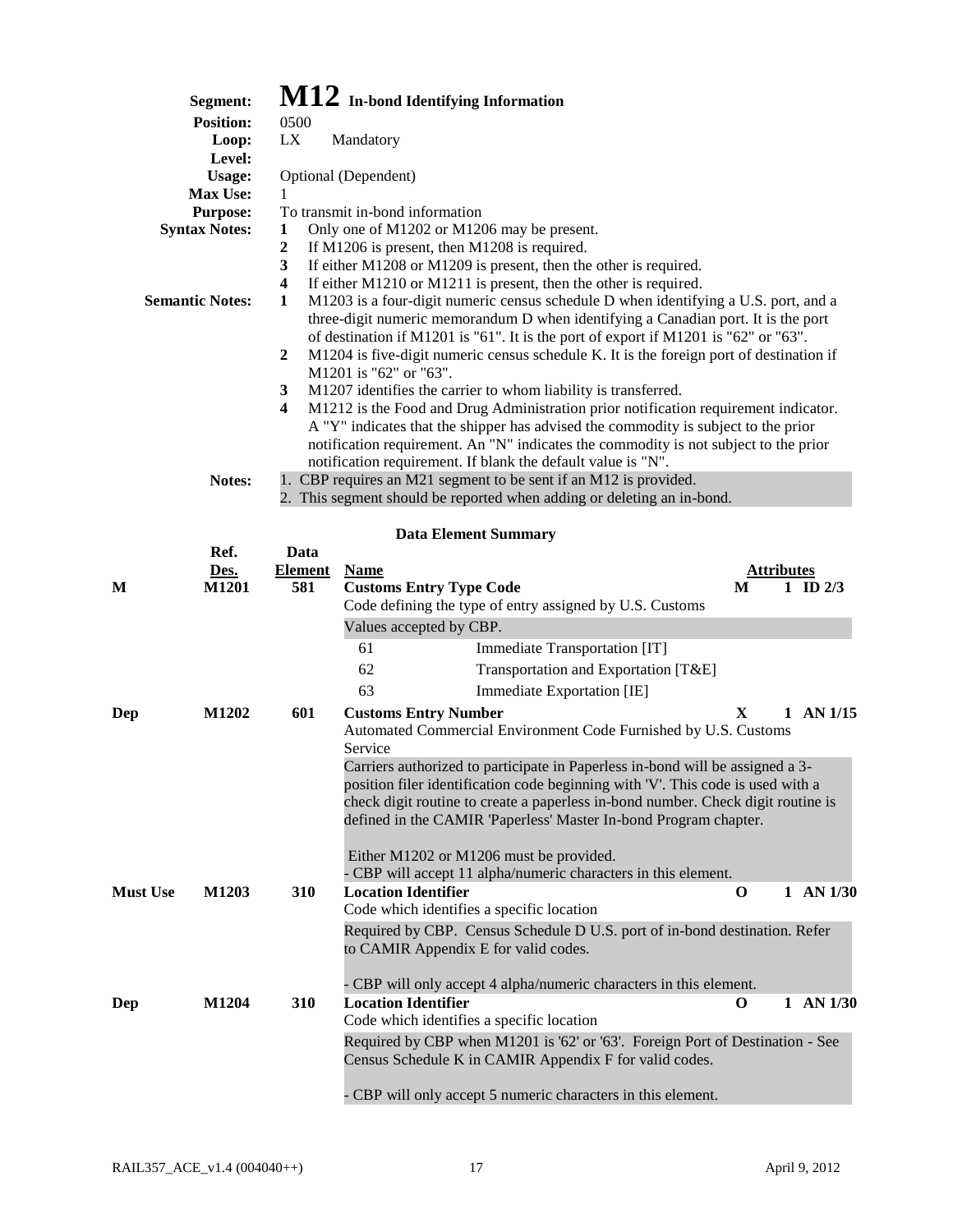| <b>Must Use</b> | M1205        | 602 | <b>Customs Shipment Value</b><br>Customs value in whole dollars                                                                                          | O           | $1$ AN $2/8$  |
|-----------------|--------------|-----|----------------------------------------------------------------------------------------------------------------------------------------------------------|-------------|---------------|
|                 |              |     | Required by CBP. Value must be greater than zero. Twenty dollars U.S. (20)<br>per kilo may be used if the value is unknown. No decimals.                 |             |               |
|                 |              |     | - CBP accepts 8 numeric characters in this element.                                                                                                      |             |               |
| Dep             | M1206        | 603 | <b>In-bond Control Number</b>                                                                                                                            | X           | $1$ AN $1/25$ |
|                 |              |     | Currently assigned control number for in-bond movement                                                                                                   |             |               |
|                 |              |     | Either M1202 or M1206 must be provided.                                                                                                                  |             |               |
|                 |              |     | If $M1206$ is present, then $M1208$ is required.                                                                                                         |             |               |
|                 |              |     | - CBP will only accept 9 numeric characters in this element.                                                                                             |             |               |
|                 | M1207        | 140 | <b>Standard Carrier Alpha Code</b>                                                                                                                       | $\mathbf 0$ | $1$ ID $2/4$  |
|                 |              |     | Standard Carrier Alpha Code                                                                                                                              |             |               |
|                 |              |     | In-Bond Carrier SCAC. A code representing the in-bond carrier if other than                                                                              |             |               |
|                 |              |     | the importing carrier.                                                                                                                                   |             |               |
| Dep             | <b>M1208</b> | 128 | <b>Reference Identification Qualifier</b>                                                                                                                | $\mathbf X$ | 1 ID $2/3$    |
|                 |              |     | Code qualifying the Reference Identification                                                                                                             |             |               |
|                 |              |     | Bonded Carrier ID Qualifier.<br>If M1206 is present, then M1208 is required.                                                                             |             |               |
|                 |              |     | If either M1208 or M1209 is present, then the other is required.                                                                                         |             |               |
|                 |              |     | Bonded Carrier Internal Revenue Service Identification<br>BI<br>Number                                                                                   |             |               |
| Dep             | M1209        | 127 | <b>Reference Identification</b>                                                                                                                          | X           | $1$ AN $1/50$ |
|                 |              |     | Reference information as defined for a particular Transaction Set or as                                                                                  |             |               |
|                 |              |     | specified by the Reference Identification Qualifier                                                                                                      |             |               |
|                 |              |     | Required by CBP for Conventional (M1206) and Paperless (M1202) in-bonds.<br>Bonded Carrier ID Number. The system will validate the ID is on file and has |             |               |
|                 |              |     | a valid Bond type.                                                                                                                                       |             |               |
|                 |              |     | Values accepted by CBP:                                                                                                                                  |             |               |
|                 |              |     | NN-NNNNNNNXX Internal Revenue Service (IRS) Number                                                                                                       |             |               |
|                 |              |     | NNN-NN-NNNN<br>Social Security Number                                                                                                                    |             |               |
|                 |              |     | YYDDPP-NNNNN<br><b>CBP</b> Assigned Number                                                                                                               |             |               |
|                 |              |     | If either M1208 or M1209 is present, then the other is required.                                                                                         |             |               |
|                 |              |     | CBP will accept up to 12 alpha/numeric characters including embedded<br>hyphens.                                                                         |             |               |
| Dep             | M1210        | 91  | <b>Transportation Method/Type Code</b>                                                                                                                   | X           | $1$ ID $1/2$  |
|                 |              |     | Code specifying the method or type of transportation for the shipment                                                                                    |             |               |
|                 |              |     | May be sent via EDI in lieu of CR7513. Can be populated in the TS309 or                                                                                  |             |               |
|                 |              |     | TS357 transaction if M1201 is T&E '62' or IE '63', the method of export is<br>waterborne, and M1211 is supplied. May also be reported in the TS353       |             |               |
|                 |              |     | M1515. If either M1210 or M1211 is present, then the other is required.                                                                                  |             |               |
|                 |              |     | S<br>Ocean                                                                                                                                               |             |               |
| Dep             | M1211        | 182 | <b>Vessel Name</b>                                                                                                                                       | X           | $1$ AN $2/28$ |
|                 |              |     | Name of vessel                                                                                                                                           |             |               |
|                 |              |     |                                                                                                                                                          |             |               |
|                 |              |     | May be sent via EDI in lieu of CR7513. Can be populated in the TS309 or                                                                                  |             |               |
|                 |              |     | TS357 transaction if M1201 is T&E '62' or IE '63', the method of export is                                                                               |             |               |
|                 |              |     | waterborne, and M1210 is supplied. May also be reported in the TS353                                                                                     |             |               |
|                 |              |     | M1516.<br>If either M1210 or M1211 is present, then the other is required.                                                                               |             |               |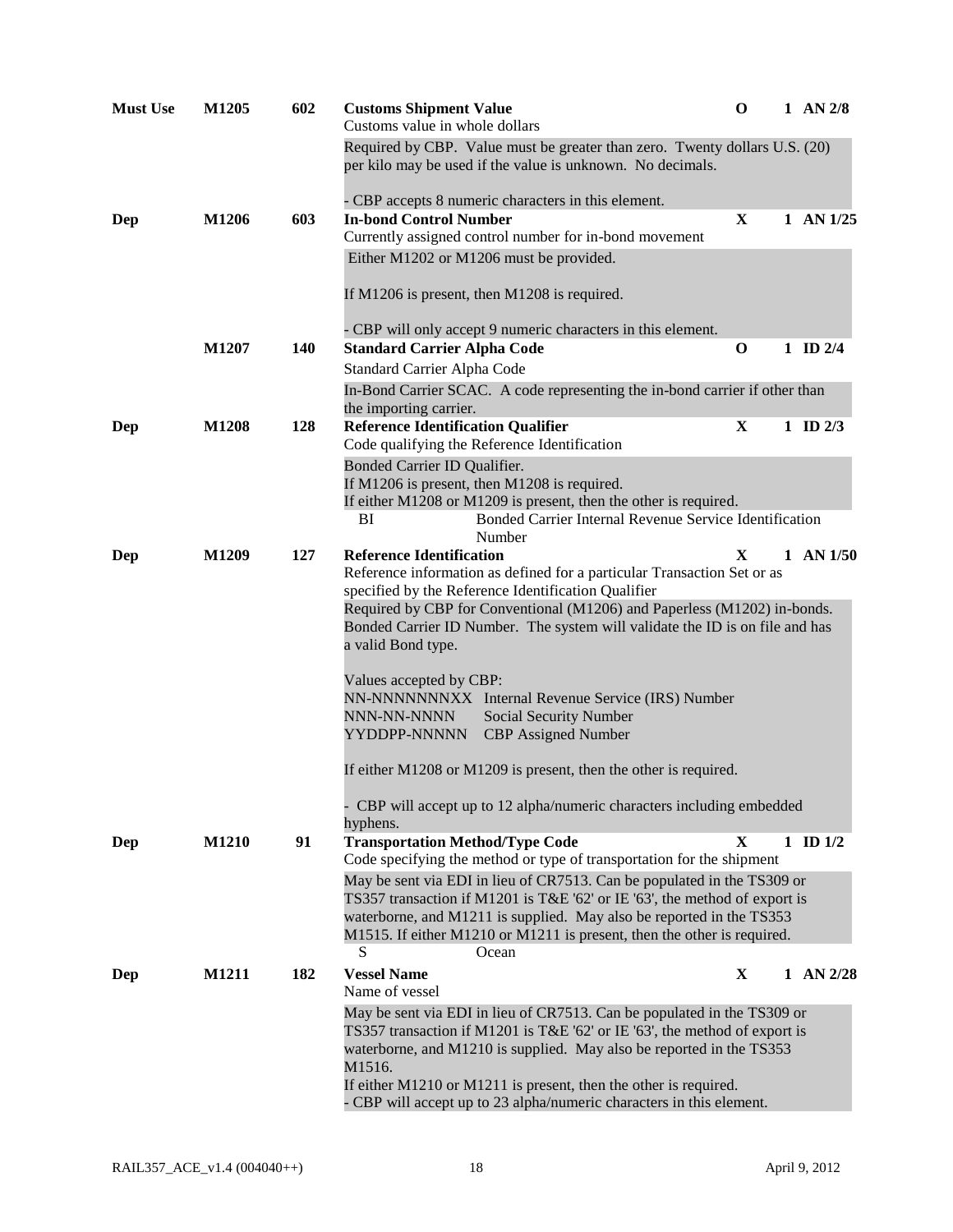| Dep             | M1212 | 1073       | <b>Yes/No Condition or Response Code</b>                                                                                                                                                                                                                                                      | Code indicating a Yes or No condition or response | $\Omega$ | $1 \quad \text{ID } 1/1$ |
|-----------------|-------|------------|-----------------------------------------------------------------------------------------------------------------------------------------------------------------------------------------------------------------------------------------------------------------------------------------------|---------------------------------------------------|----------|--------------------------|
|                 |       |            | Required by CBP if M1201 is T&E '62' on Supplemental In-bond movements.<br>Not required on Subsequent In-bond movements. Indicator must be set to 'Y'<br>or 'N' to indicate whether cargo is subject to U.S. Food and Drug<br>Administration Bioterrorism Act of 2002 reporting requirements. |                                                   |          |                          |
|                 |       |            | N                                                                                                                                                                                                                                                                                             | No.                                               |          |                          |
|                 |       |            | Y                                                                                                                                                                                                                                                                                             | Yes                                               |          |                          |
| <b>Not Used</b> | M1213 | 373        | Date                                                                                                                                                                                                                                                                                          |                                                   | M        | $1\quad\text{DT }8/8$    |
| <b>Not Used</b> | M1214 | <b>310</b> | <b>Location Identifier</b>                                                                                                                                                                                                                                                                    |                                                   | О        | $1$ AN $1/30$            |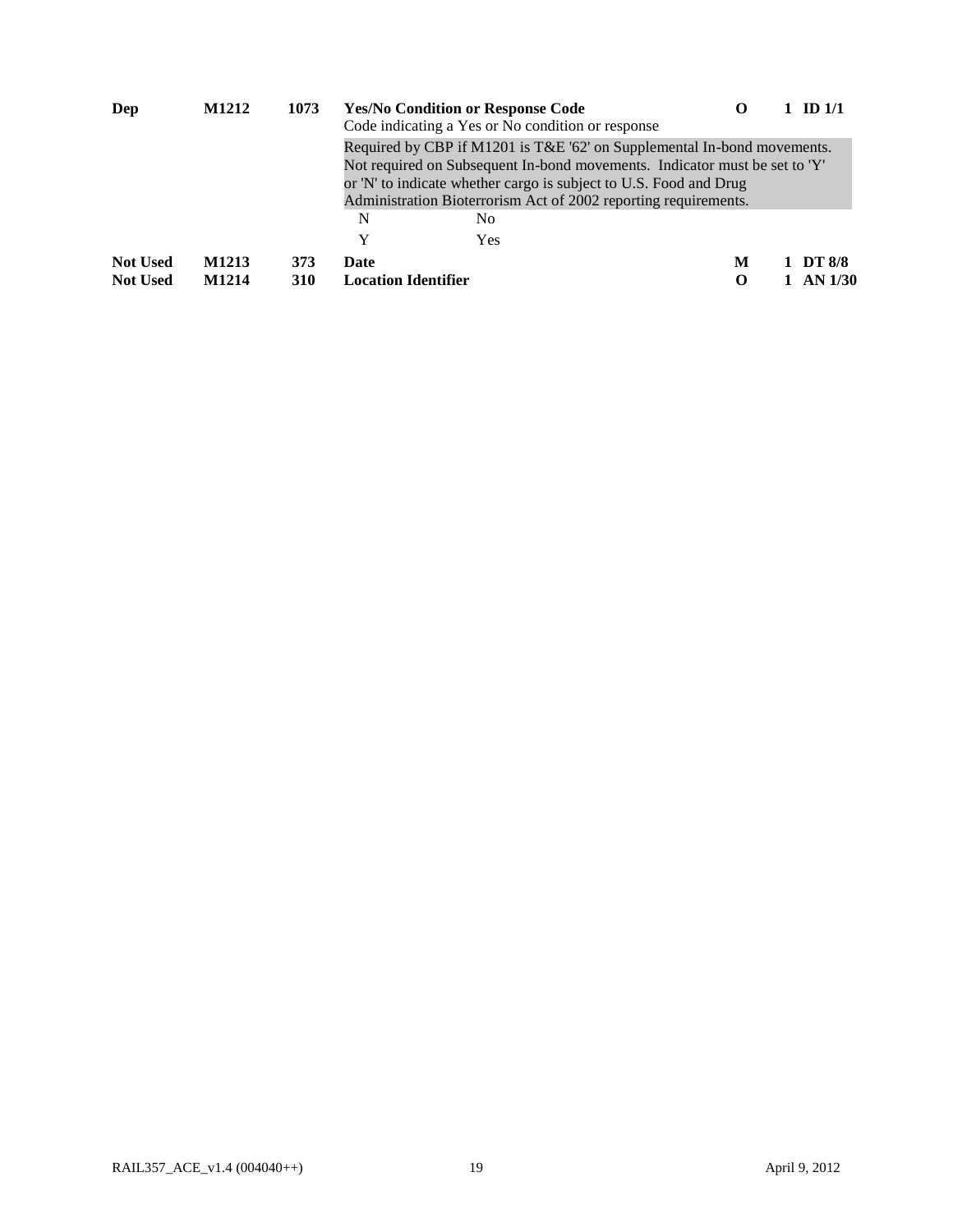| Segment:                  |                               | <b>Reference Identification</b>                                                            |                             |
|---------------------------|-------------------------------|--------------------------------------------------------------------------------------------|-----------------------------|
| <b>Position:</b>          | 0550                          |                                                                                            |                             |
| Loop:                     | LX.                           | Mandatory                                                                                  |                             |
| Level:                    |                               |                                                                                            |                             |
| Usage:                    | Optional                      |                                                                                            |                             |
| <b>Max Use:</b>           | 999                           |                                                                                            |                             |
| <b>Purpose:</b>           |                               | To transmit identifying information as specified by the Reference Identification Qualifier |                             |
| <b>Syntax Notes:</b>      | 1                             | At least one of N902 or N903 is required.                                                  |                             |
|                           | 2                             | If N906 is present, then N905 is required.                                                 |                             |
|                           | 3                             | If either C04003 or C04004 is present, then the other is required.                         |                             |
|                           | 4                             | If either C04005 or C04006 is present, then the other is required.                         |                             |
| <b>Semantic Notes:</b>    |                               | N906 reflects the time zone which the time reflects.                                       |                             |
|                           | 2                             | N907 contains data relating to the value cited in N902.                                    |                             |
| Notes:                    |                               | N901 and N902 are required by CBP when this segment is provided.                           |                             |
| Ref.<br>Des.<br>М<br>N901 | Data<br><b>Element</b><br>128 | <b>Data Element Summary</b><br><b>Name</b><br><b>Reference Identification Qualifier</b>    | Attributes<br>ID $2/3$<br>M |
|                           |                               | Code qualifying the Reference Identification                                               |                             |

|                                    |              |                  | Code qualitying the Reference Identification                                                                                     |                  |   |                              |
|------------------------------------|--------------|------------------|----------------------------------------------------------------------------------------------------------------------------------|------------------|---|------------------------------|
|                                    |              |                  | - The 'FEN' qualifier in the N901 is used by carriers to report the Mexican<br>Pedimento Number.                                 |                  |   |                              |
|                                    |              |                  |                                                                                                                                  |                  |   |                              |
|                                    |              |                  | Value accepted by CBP:                                                                                                           |                  |   |                              |
|                                    |              |                  | Foreign Entry Number<br><b>FEN</b>                                                                                               |                  |   |                              |
| <b>Must Use</b>                    | N902         | 127              | <b>Reference Identification</b>                                                                                                  | $\mathbf X$      |   | $1$ AN $1/50$                |
|                                    |              |                  | Reference information as defined for a particular Transaction Set or as                                                          |                  |   |                              |
|                                    |              |                  | specified by the Reference Identification Qualifier<br>The N902 segment is also used by Carriers to report the Mexican Pedimento |                  |   |                              |
|                                    |              |                  | Number ("FEN", Foreign Entry Number). The Mexican Pedimento Number is                                                            |                  |   |                              |
|                                    |              |                  | 15 numeric digits, left justified. There should be no embedded hyphens,                                                          |                  |   |                              |
|                                    |              |                  | dashes or other special characters. The required format for a Mexican                                                            |                  |   |                              |
|                                    |              |                  | Pedimento Number is as follows:                                                                                                  |                  |   |                              |
|                                    |              |                  | yyppbbbbddddddd where                                                                                                            |                  |   |                              |
|                                    |              |                  |                                                                                                                                  |                  |   |                              |
|                                    |              |                  | yy - the last two digits of a year<br>pp - the Mexican customs port code.                                                        |                  |   |                              |
|                                    |              |                  | bbbb - the Mexican broker code                                                                                                   |                  |   |                              |
|                                    |              |                  | dddddd - the document number                                                                                                     |                  |   |                              |
| <b>Not Used</b>                    | N903         | 369              | <b>Free-form Description</b>                                                                                                     | $\mathbf{X}$     |   | 1 AN 1/45                    |
| <b>Not Used</b>                    | N904         | 373              | <b>Date</b>                                                                                                                      | $\mathbf 0$      |   | 1 DT 8/8                     |
| <b>Not Used</b><br><b>Not Used</b> | N905<br>N906 | 337<br>623       | <b>Time</b><br><b>Time Code</b>                                                                                                  | X<br>$\mathbf 0$ |   | $1$ TM $4/8$<br>$1$ ID $1/2$ |
| <b>Not Used</b>                    | N907         | C <sub>040</sub> | <b>Reference Identifier</b>                                                                                                      | O                | 1 |                              |
|                                    |              |                  | To identify one or more reference numbers or identification numbers as                                                           |                  |   |                              |
|                                    |              |                  | specified by the Reference Qualifier                                                                                             |                  |   |                              |
| <b>Not Used</b>                    | C04001       | 128              | <b>Reference Identification Qualifier</b>                                                                                        | M                |   | ID $2/3$                     |
|                                    |              |                  | Code qualifying the Reference Identification                                                                                     |                  |   |                              |
| <b>Not Used</b>                    | C04002       | 127              | <b>Reference Identification</b>                                                                                                  | M                |   | AN 1/50                      |
|                                    |              |                  | Reference information as defined for a particular Transaction Set or as                                                          |                  |   |                              |
| <b>Not Used</b>                    | C04003       | 128              | specified by the Reference Identification Qualifier<br><b>Reference Identification Qualifier</b>                                 | $\mathbf{X}$     |   | ID $2/3$                     |
|                                    |              |                  | Code qualifying the Reference Identification                                                                                     |                  |   |                              |
| <b>Not Used</b>                    | C04004       | 127              | <b>Reference Identification</b>                                                                                                  | X                |   | $AN$ 1/50                    |
|                                    |              |                  | Reference information as defined for a particular Transaction Set or as                                                          |                  |   |                              |
|                                    |              |                  |                                                                                                                                  |                  |   |                              |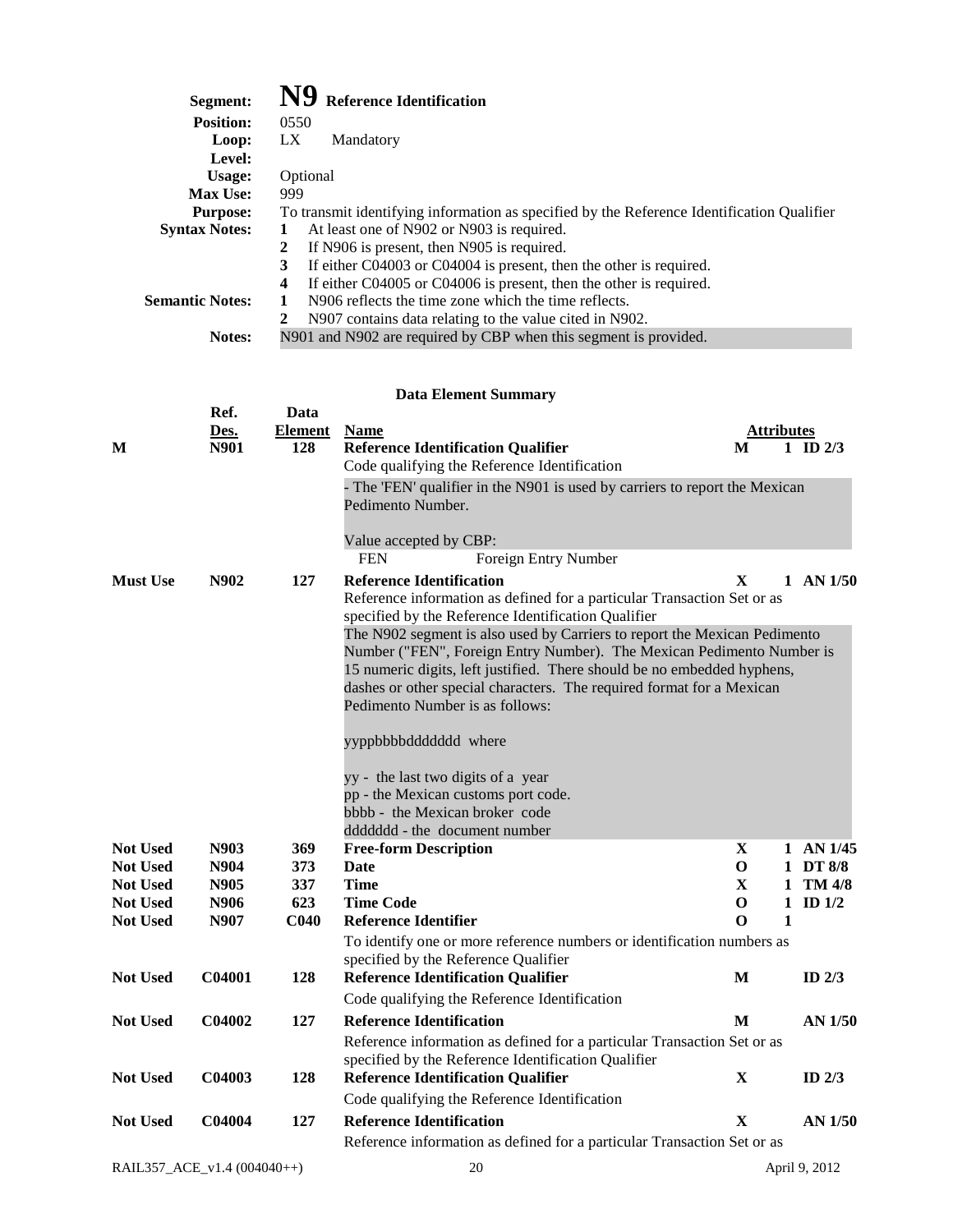| <b>Not Used</b> | C04005 | 128 | specified by the Reference Identification Qualifier<br><b>Reference Identification Qualifier</b> | ID $2/3$ |
|-----------------|--------|-----|--------------------------------------------------------------------------------------------------|----------|
|                 |        |     | Code qualifying the Reference Identification                                                     |          |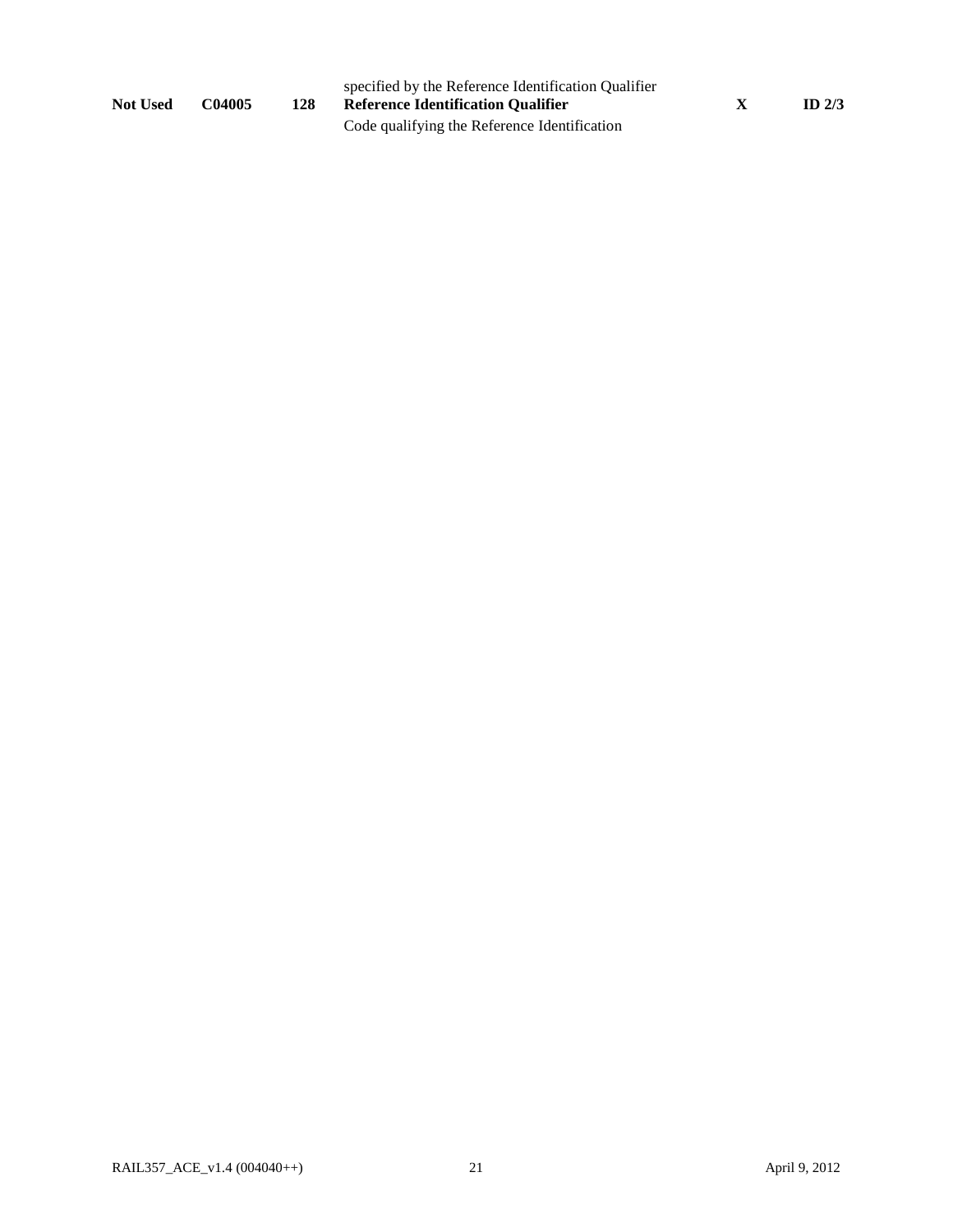| Not Used | C04006 | 127 | Reference Identification                                                | $AN$ 1/50 |
|----------|--------|-----|-------------------------------------------------------------------------|-----------|
|          |        |     | Reference information as defined for a particular Transaction Set or as |           |
|          |        |     | specified by the Reference Identification Qualifier                     |           |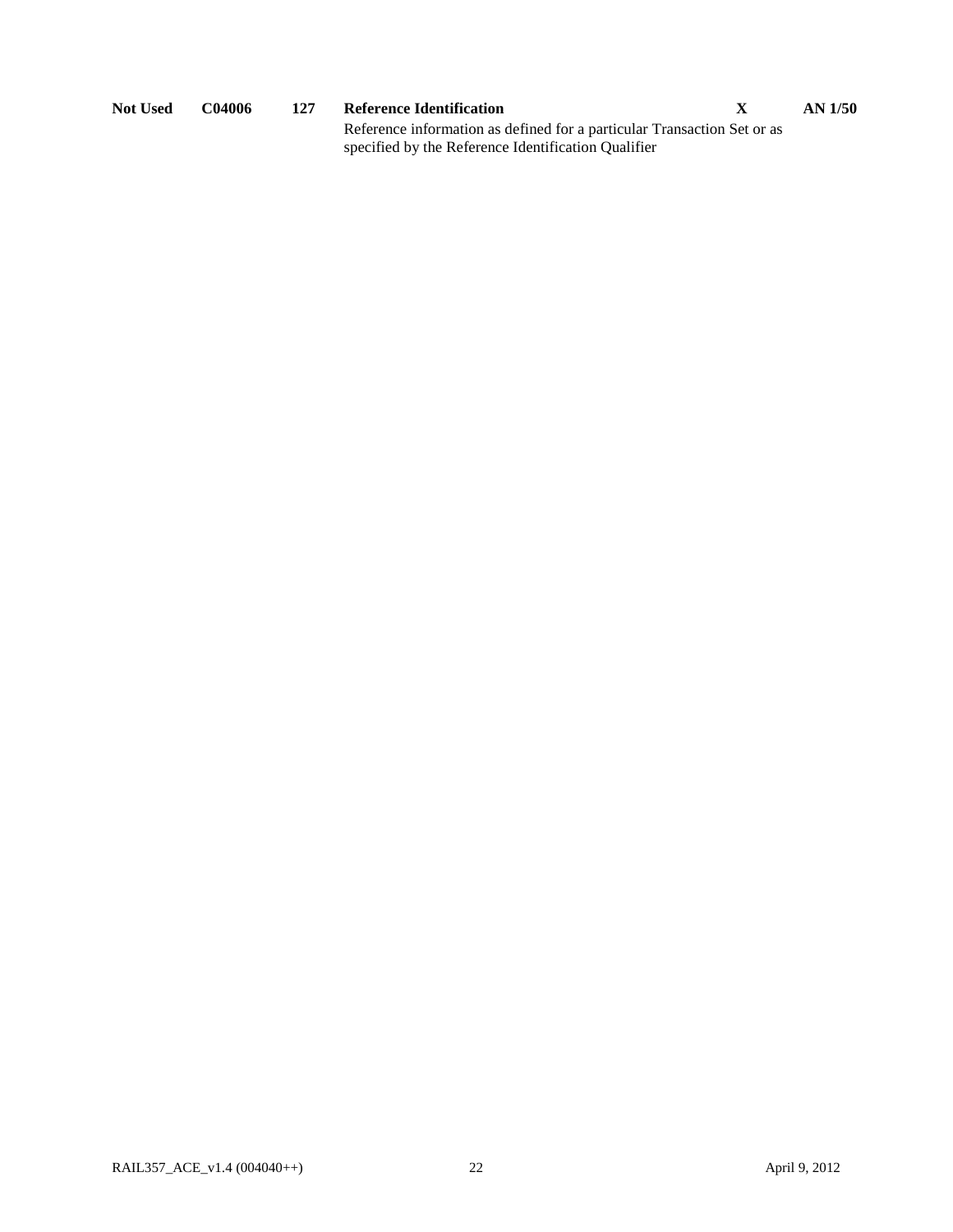| Segment:               | $\mathbf{N1}_{\text{Name}}$                                                                |
|------------------------|--------------------------------------------------------------------------------------------|
| <b>Position:</b>       | 0575                                                                                       |
| Loop:                  | LX.<br>Mandatory                                                                           |
| Level:                 |                                                                                            |
| Usage:                 | Optional                                                                                   |
| <b>Max Use:</b>        | 25                                                                                         |
| <b>Purpose:</b>        | To identify a party by type of organization, name, and code                                |
| <b>Syntax Notes:</b>   | At least one of N102 or N103 is required.<br>1                                             |
|                        | If either N103 or N104 is present, then the other is required.<br>2                        |
| <b>Semantic Notes:</b> |                                                                                            |
| <b>Notes:</b>          | 1. Used to add additional Secondary Notify Parties when M2111 and M2112 have been<br>used. |
|                        | 2. N103 and N104 are used to identify a Secondary Notify Party or the ABI routing code.    |

|                 | Ref.                          | Data           |                                                                                |              |                          |
|-----------------|-------------------------------|----------------|--------------------------------------------------------------------------------|--------------|--------------------------|
|                 | Des.                          | <b>Element</b> | <b>Name</b>                                                                    |              | <b>Attributes</b>        |
| M               | N101                          | 98             | <b>Entity Identifier Code</b>                                                  | M            | 1 ID $2/3$               |
|                 |                               |                | Code identifying an organizational entity, a physical location, property or an |              |                          |
|                 |                               |                | individual                                                                     |              |                          |
|                 |                               |                | Value accepted by CBP.                                                         |              |                          |
|                 |                               |                | <b>SNP</b><br><b>Secondary Notify Party</b>                                    |              |                          |
|                 |                               |                |                                                                                |              |                          |
| <b>Not Used</b> | N <sub>1</sub> 0 <sub>2</sub> | 93             | <b>Name</b>                                                                    | $\mathbf{X}$ | $1$ AN $1/60$            |
|                 |                               |                | Free-form name                                                                 |              |                          |
|                 |                               |                |                                                                                |              |                          |
| <b>Must Use</b> | N <sub>103</sub>              | 66             | <b>Identification Code Qualifier</b>                                           | $\mathbf{x}$ | $1 \quad \text{ID } 1/2$ |
|                 |                               |                | Code designating the system/method of code structure used for Identification   |              |                          |
|                 |                               |                | Code $(67)$                                                                    |              |                          |
|                 |                               |                | Required by CBP. Should be '2' or '17' dependent upon SNP designation of       |              |                          |
|                 |                               |                | SCAC, FIRMS code or Automated Broker Interface (ABI) Routing code.             |              |                          |
|                 |                               |                |                                                                                |              |                          |
|                 |                               |                | Values accepted by CBP.                                                        |              |                          |
|                 |                               |                | Standard Carrier Alpha Code (SCAC) or FIRMS code<br>2                          |              |                          |
|                 |                               |                | 17<br>Automated Broker Interface (ABI) Routing Code                            |              |                          |
| <b>Must Use</b> | N <sub>104</sub>              | 67             | <b>Identification Code</b>                                                     | $\mathbf{X}$ | $1$ AN $2/80$            |
|                 |                               |                | Code identifying a party or other code                                         |              |                          |
|                 |                               |                | Required by CBP. Nominated Secondary Notify Party designated by SCAC,          |              |                          |
|                 |                               |                | FIRMS code or Automated Broker Interface (ABI) Routing code.                   |              |                          |
|                 |                               |                |                                                                                |              |                          |
|                 |                               |                | - CBP will accept up to 9 alpha/numeric characters in this element.            |              |                          |
| <b>Not Used</b> | N <sub>105</sub>              | 706            | <b>Entity Relationship Code</b>                                                | $\Omega$     | 1 ID $2/2$               |
| <b>Not Used</b> | N <sub>106</sub>              | 98             | <b>Entity Identifier Code</b>                                                  | O            | $1 \quad ID$ $2/3$       |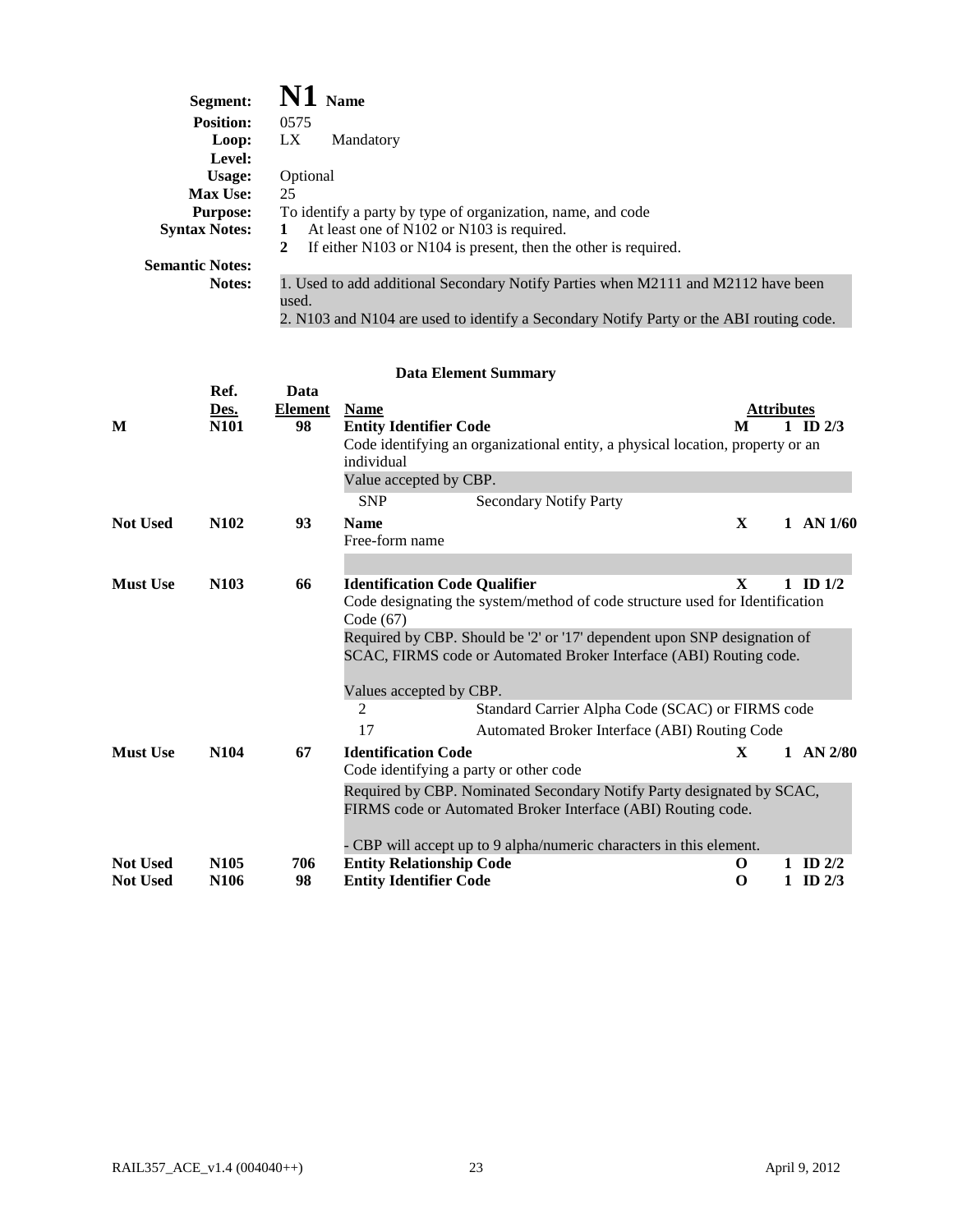| Segment:             | $\mathbf{SE}\ \mathbf{Transaction}\ \mathbf{Set}\ \mathbf{Trailer}$                                                                                     |
|----------------------|---------------------------------------------------------------------------------------------------------------------------------------------------------|
| <b>Position:</b>     | 0600                                                                                                                                                    |
| Loop:                |                                                                                                                                                         |
| Level:               |                                                                                                                                                         |
| Usage:               | Mandatory                                                                                                                                               |
| <b>Max Use:</b>      |                                                                                                                                                         |
| <b>Purpose:</b>      | To indicate the end of the transaction set and provide the count of the transmitted<br>segments (including the beginning (ST) and ending (SE) segments) |
| <b>Syntax Notes:</b> |                                                                                                                                                         |

**Semantic Notes:** 

|   |             |                | рата елепнент биннийгү                                                                 |   |                   |                                  |
|---|-------------|----------------|----------------------------------------------------------------------------------------|---|-------------------|----------------------------------|
|   | Ref.        | Data           |                                                                                        |   |                   |                                  |
|   | Des.        | <b>Element</b> | <b>Name</b>                                                                            |   | <b>Attributes</b> |                                  |
| M | <b>SE01</b> | 96             | <b>Number of Included Segments</b>                                                     |   |                   | $1 \, \text{N}0 \, \frac{1}{10}$ |
|   |             |                | Total number of segments included in a transaction set including ST and SE<br>segments |   |                   |                                  |
| M | <b>SE02</b> | <b>329</b>     | <b>Transaction Set Control Number</b>                                                  | м |                   | 1 AN $4/9$                       |
|   |             |                | Identifying control number that must be unique within the transaction set              |   |                   |                                  |
|   |             |                | functional group assigned by the originator for a transaction set                      |   |                   |                                  |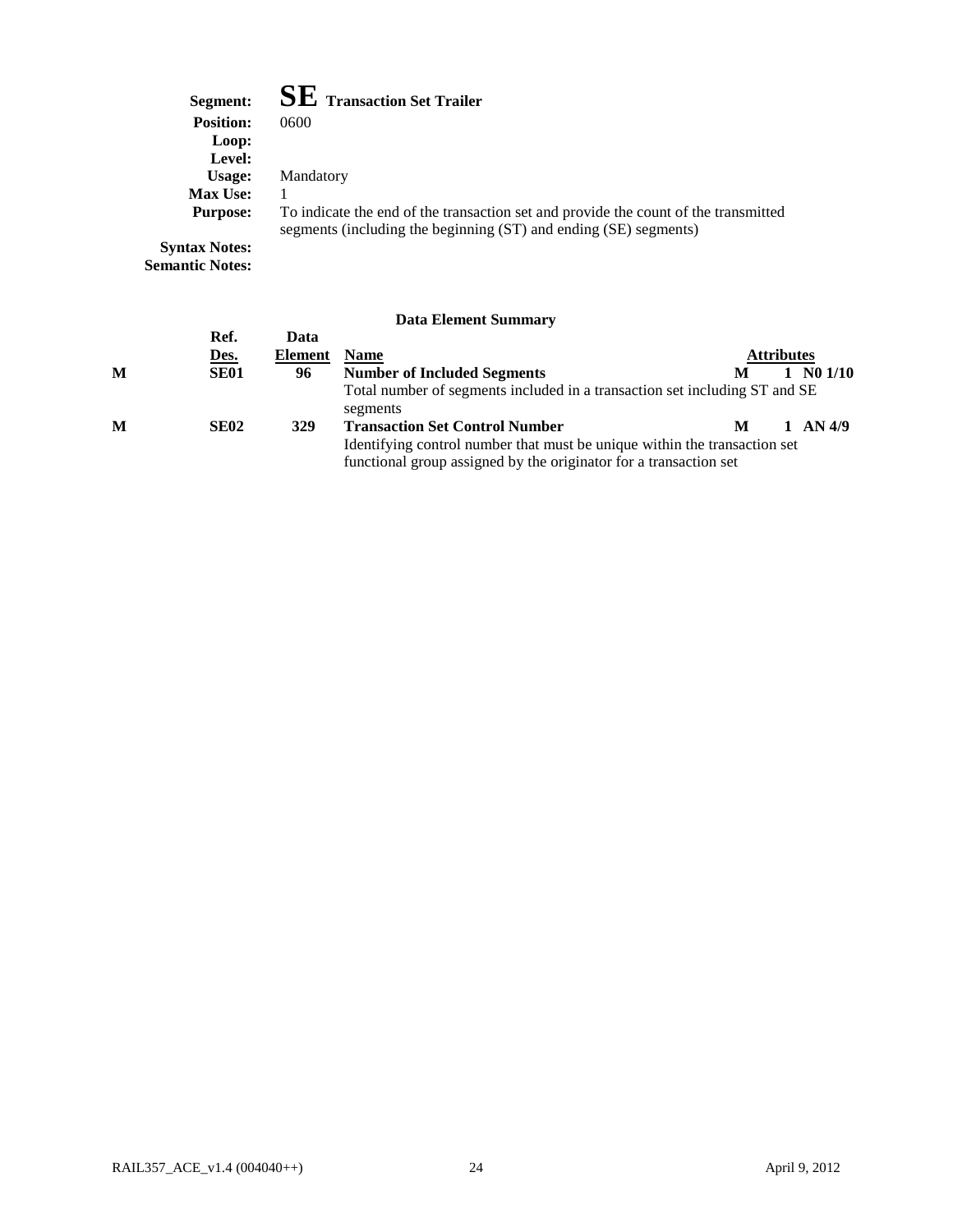| Segment:               | $\mathbf{GE}\:$ Functional Group Trailer                                                                                                                |
|------------------------|---------------------------------------------------------------------------------------------------------------------------------------------------------|
| <b>Position:</b>       | 0700                                                                                                                                                    |
| Loop:                  |                                                                                                                                                         |
| Level:                 |                                                                                                                                                         |
| Usage:                 | Mandatory                                                                                                                                               |
| <b>Max Use:</b>        |                                                                                                                                                         |
| <b>Purpose:</b>        | To indicate the end of a functional group and to provide control information                                                                            |
| <b>Syntax Notes:</b>   |                                                                                                                                                         |
| <b>Semantic Notes:</b> | The data interchange control number GE02 in this trailer must be identical to the<br>same data element in the associated functional group header, GS06. |

|   |      |         | Data Littlittli Quillillai V                                                    |                   |                     |
|---|------|---------|---------------------------------------------------------------------------------|-------------------|---------------------|
|   | Ref. | Data    |                                                                                 |                   |                     |
|   | Des. | Element | <b>Name</b>                                                                     | <b>Attributes</b> |                     |
| M | GE01 | 97      | <b>Number of Transaction Sets Included</b>                                      | M                 | $1 \, \text{N}01/6$ |
|   |      |         | Total number of transaction sets included in the functional group or            |                   |                     |
|   |      |         | interchange (transmission) group terminated by the trailer containing this data |                   |                     |
|   |      |         | element                                                                         |                   |                     |
| M | GE02 | 28      | <b>Group Control Number</b>                                                     | M                 | N <sub>0</sub> 1/9  |
|   |      |         | Assigned number originated and maintained by the sender                         |                   |                     |